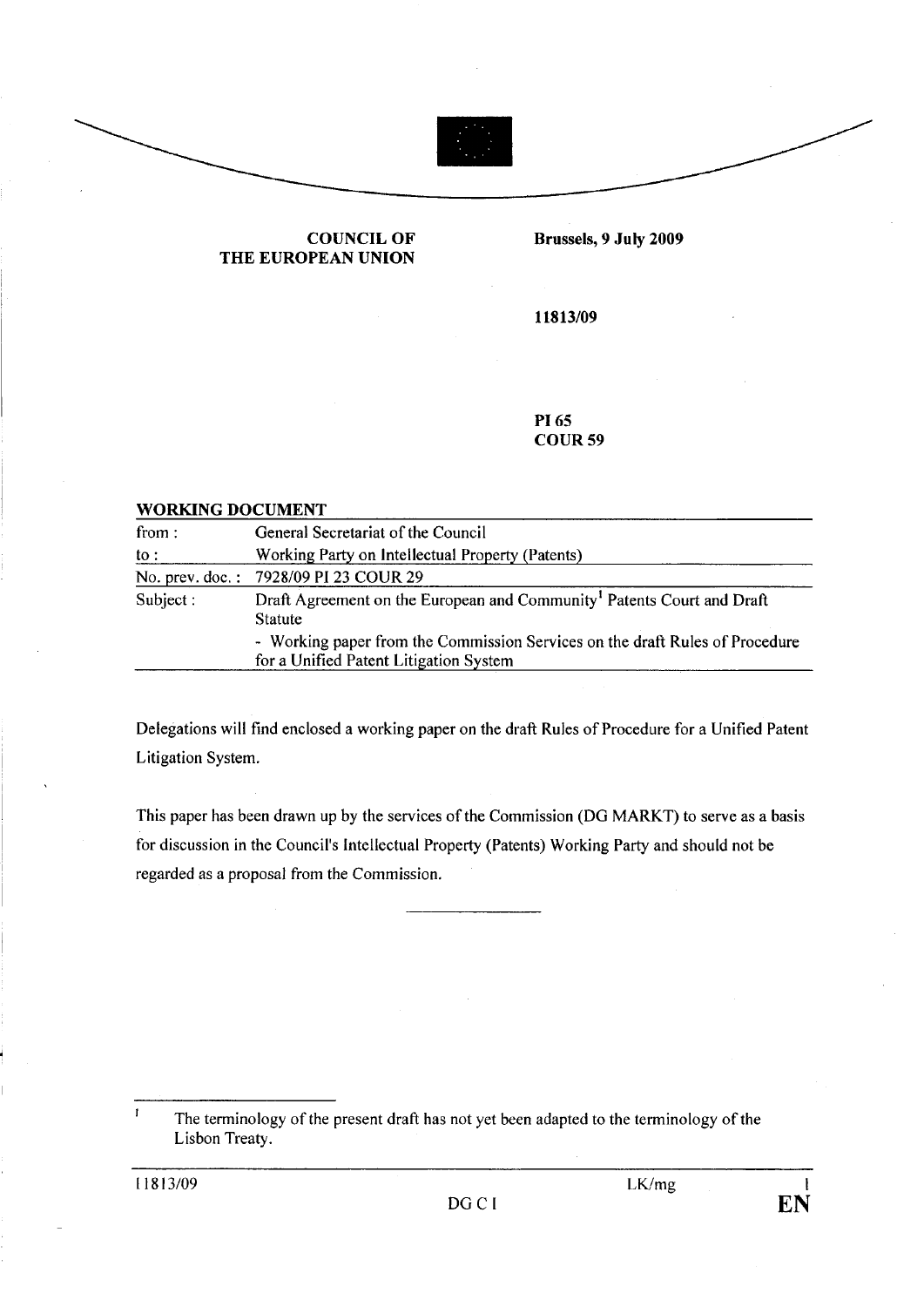## Working paper from the Commission Services on the draft Rules of Procedure for a Unified Patent Litigation System

In reply to repeated requests by users of the patent system as expressed, for example, at the Conference on Industrial Property Rights organised in October last year in Strasbourg, the Internal Market and Services Directorate-General has launched preparatory work on the Rules of Procedure for a Unified Patent Litigation System.

Users have stressed that work on the Rules of Procedure should be started at an early stage before the text of the Draft Agreement creating the new Litigation System itself is finalised. They point to the importance of seeing the interplay between the Draft Agreement, the Statute of the Court and the Rules of Procedure before the overall court system can be fully assessed. They also think that beginning to prepare the Rules of Procedure is essential for the creation of trust and confidence in such a future Litigation System, giving all stakeholders a better understanding of how the new Litigation System would work in practice. Finally, users stress that working on the Rules of Procedure will be vital to achieve the right balance between on the one hand the more general provisions on organisation and procedure of the Court in the Draft Agreement and on the other hand the more detailed rules in the Rules of Procedure.

Article 22(2) of the draft Agreement provides that the Rules of Procedure "shall be adopted by the Mixed Committee on a proposal from the Commission. The Commission shall draw up the proposal on the basis of broad consultations with the stakeholders and after having received an opinion of the Court".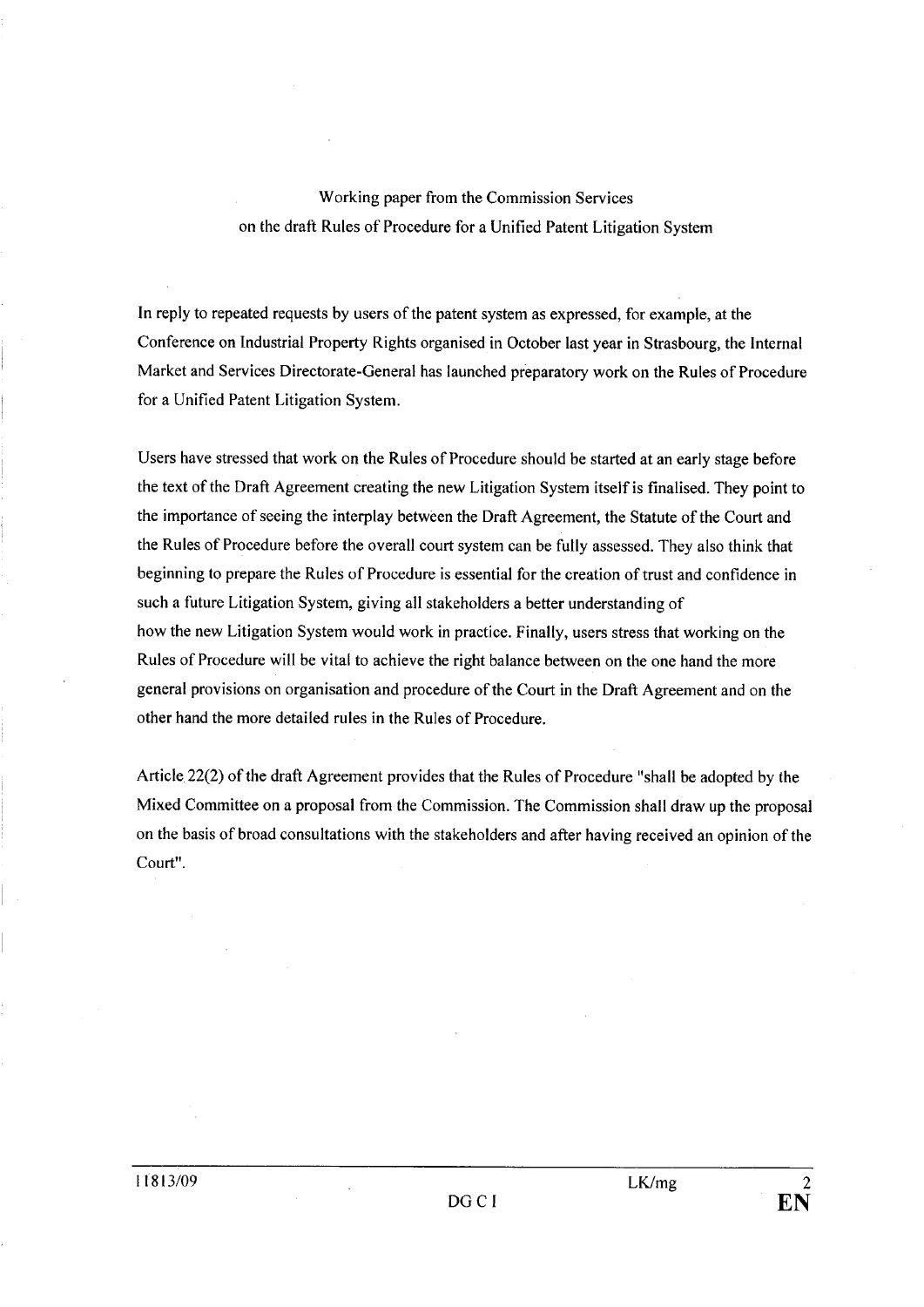It will be a tremendous task to prepare comprehensive, uniform and detailed Rules of Procedure to provide for the most efficient and fair procedural practices, and thus guarantee that the new litigation system becomes the attractive forum for resolving patent disputes that European businesses need. The Commission's eventual proposal for Rules of Procedure wil have to be the result of a long, very thorough and collaborative process, involving judges, lawyers, patent attorneys, experts from industry and other interested circles as well as Member States, over the coming months and years. Even after the Unified Patent Litigation System comes into operation, the Rules of Procedure will have to be regularly adjusted, in accordance with Article 22(2) of the Draft Agreement.

On the basis of expert advice from judges, lawyers, patent attorneys and industry representatives experienced with patent litigation, the Internal Market and Services Directorate-General is in the process of drawing up a preliminary set of procedural rules for a Unified Patent Litigation System as a foundation for future work and discussion which should feed into the eventual proposal.

The first part of this preliminary set of rules which is enclosed in the Annex concerns the procedure before the Court of First Instance. In this part, it is particularly important to find the right balance between oral and written procedure, ensure efficient case management, and at the same time provide the possibility for the parties to best present and defend their case in proceedings.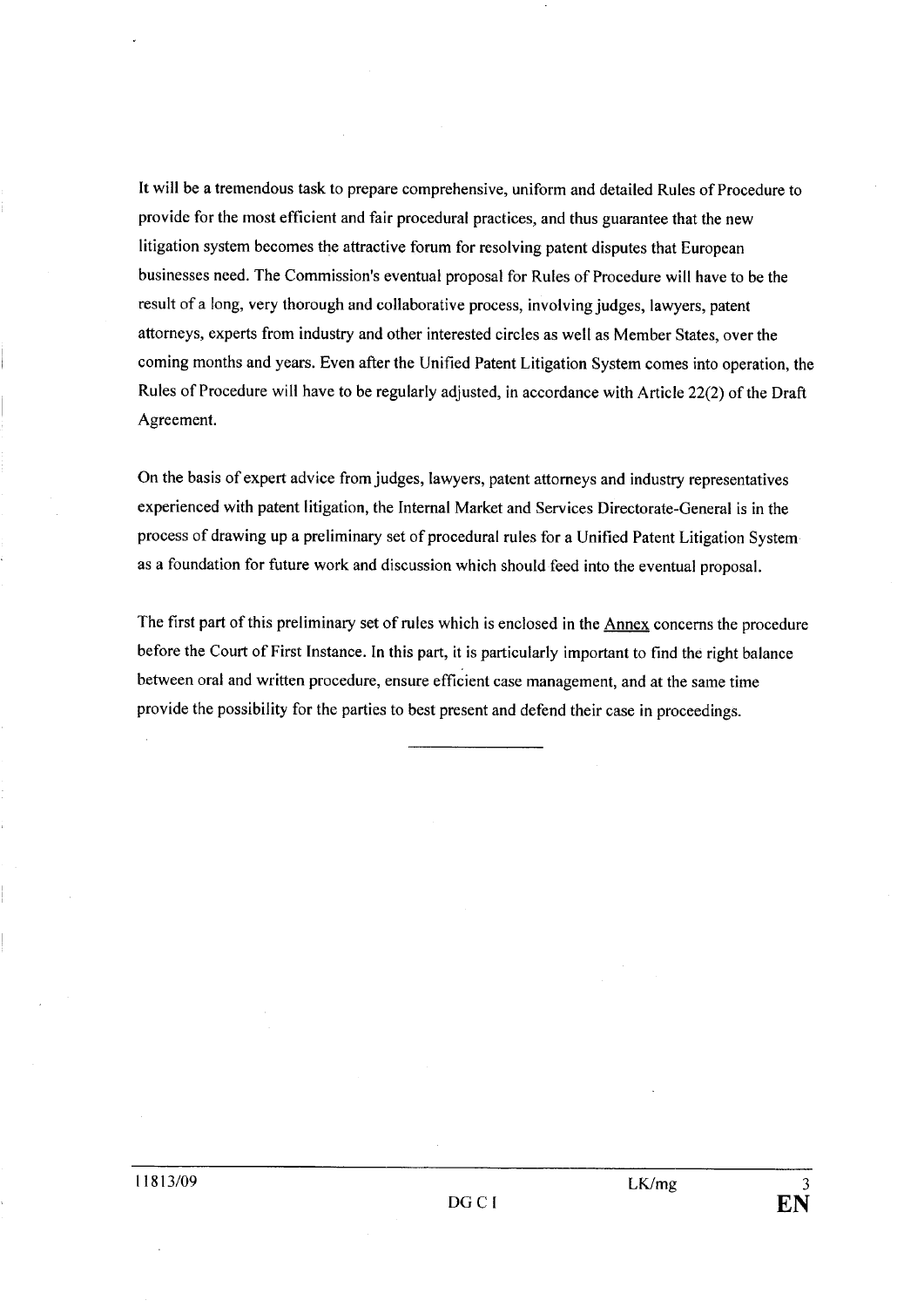# Preliminary set of provisions for PART 1, CHAPTER 1 of the Rules of procedure of the European and Community Patents Court

| Table of contents of Part 1, Chapter 1<br><u> 1980 - Andrea Stadt Britain, amerikan bestean ingila (h. 1980).</u> |  |
|-------------------------------------------------------------------------------------------------------------------|--|
|                                                                                                                   |  |
|                                                                                                                   |  |
|                                                                                                                   |  |
|                                                                                                                   |  |
|                                                                                                                   |  |
|                                                                                                                   |  |
|                                                                                                                   |  |
|                                                                                                                   |  |
|                                                                                                                   |  |
|                                                                                                                   |  |
|                                                                                                                   |  |
|                                                                                                                   |  |
|                                                                                                                   |  |
|                                                                                                                   |  |
|                                                                                                                   |  |
|                                                                                                                   |  |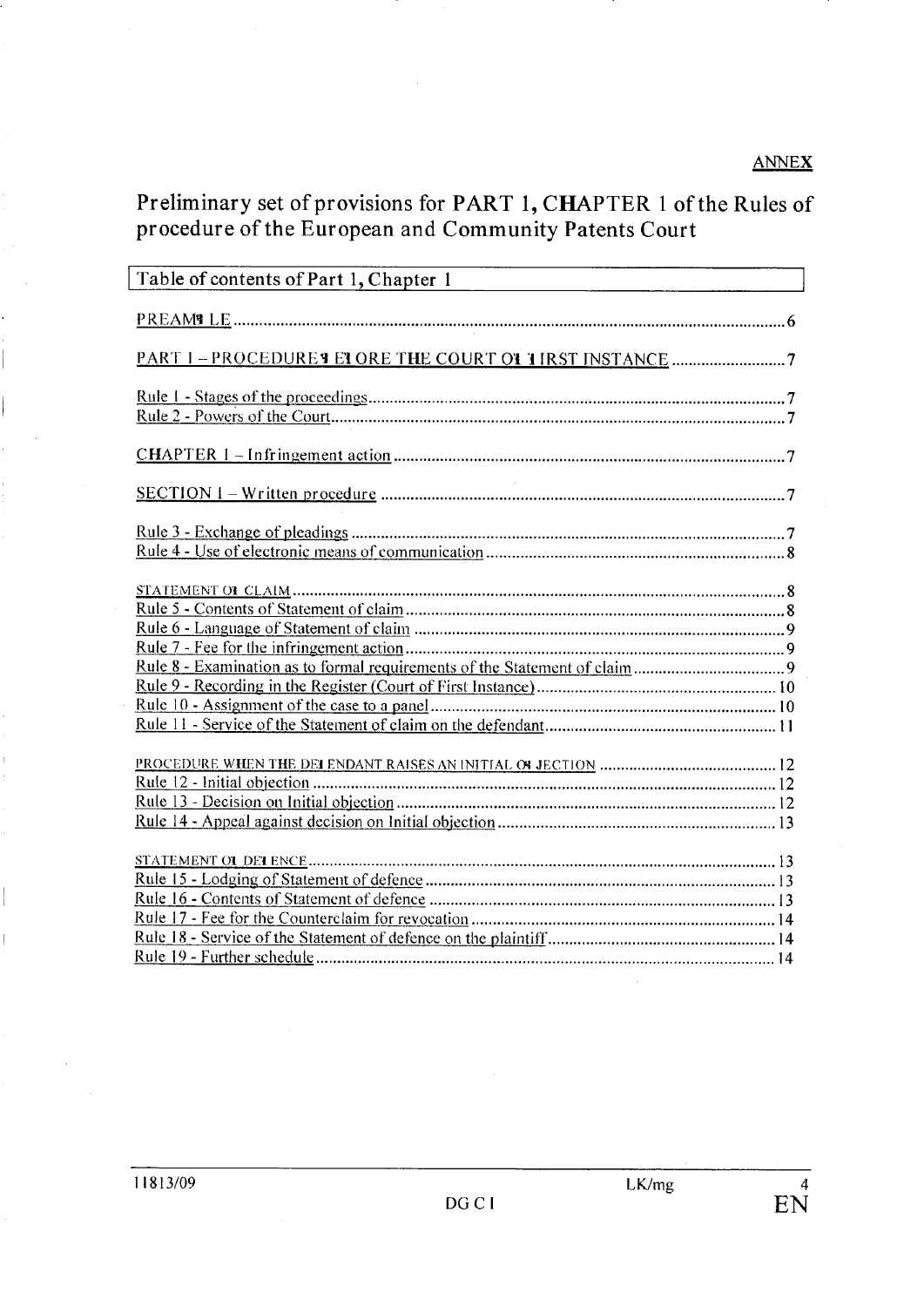Provisional table of contents of Part i, Chapters 2 and 3 and of Parts 2 to 6........................22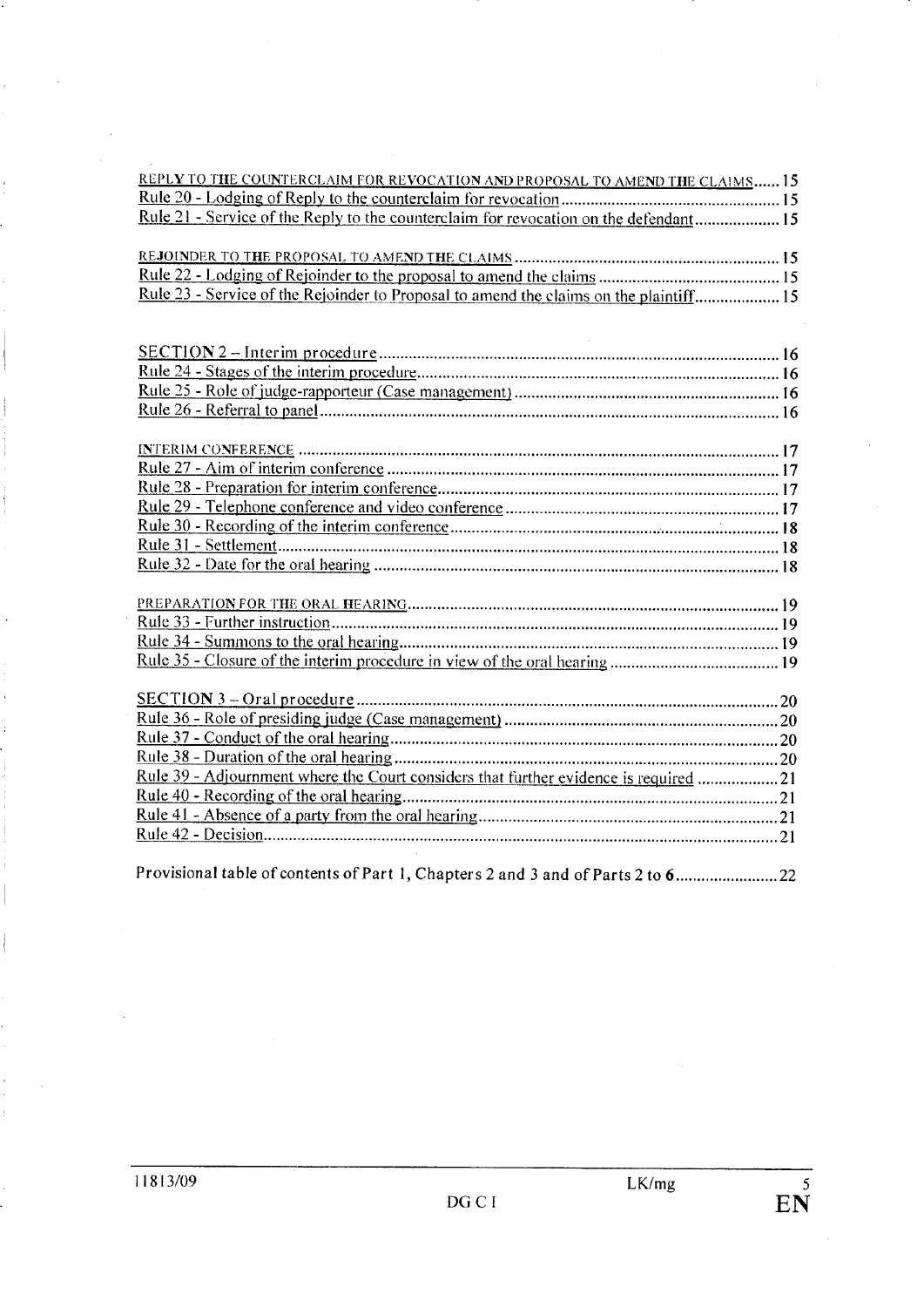#### PREAMILE

The Court shall conduct proceedings in accordance with these Rules of Procedure which shall be applied and interpreted on the basis of the principles of proportionality, fairness and equity.

Proportionality shall be ensured by giving due consideration to the nature and complexity of each case, its economic value and its importance to the parties.

Fairness shall be ensured by giving due consideration to the legitimate interests and expectations of the parties, including predictability of proceedings and the possibility to best present and defend their case.

Equity shall be ensured by giving due consideration to the necessary balance of interests of all parties including the prevention of abuse of procedure by one of the parties, as well as unnecessary costs and delays.

In accordance with these principles the Court shall apply and interpret the Rules of Procedure in a way which will ensure efficiency and cost-effectiveness of proceedings and decisions of the highest quality.

In accordance with these principles proceedings shall be conducted in a way which will normally allow deciding or otherwise concluding cases at first instance within one year. Case management shaH be organised in accordance with this objective. Parties shall cooperate and set out their full case as early as possible in the proceedings.

The Court shall endeavour to ensure consistent application and interpretation of these Rules of Procedure by all first instance divisions and the Court of AppeaL. Due consideration will be given to this objective in any decision concerning leave to appeal against procedural orders.

Practice Directions shall lay down further details of the proceedings before the Court. They may not contradict or alter the provisions of the Agreement, the Statute or these Rules of Procedure.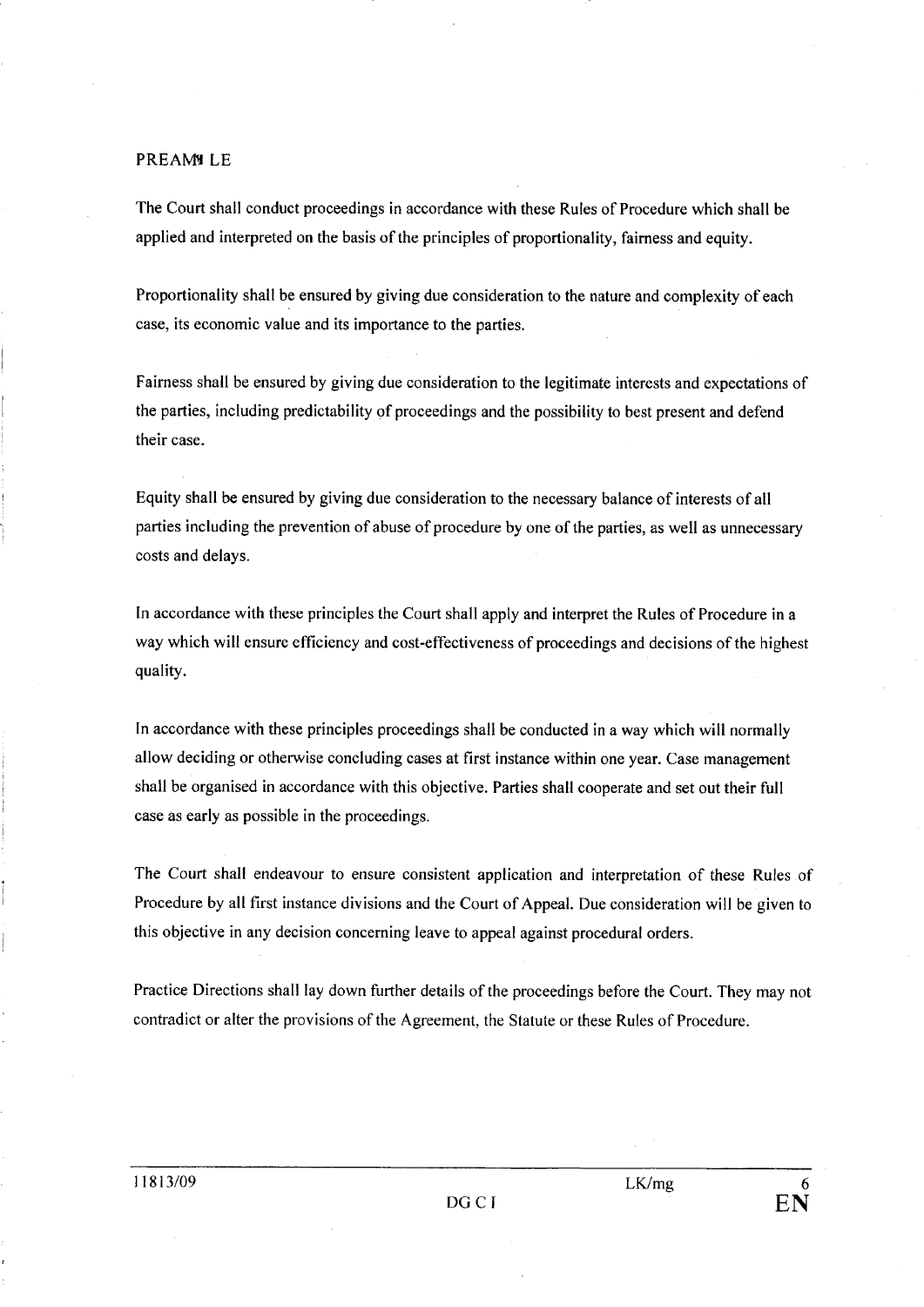## PART 1- PROCEDURE BEFORE THE COURT OF FIRST INSTANCE

## Rule 1 - Stages of the proceedings

I . Proceedings before the Court of First Instance shall consist of one or more of the following stages:

(a) the written procedure,

(b) the interim procedure, which may include an interim conference,

(c) the oral procedure.

Relation with draft Agreement: Article 32(1)

## Rule 2 - Powers of the Court

I. The Court may, at any stage of the proceedings, of its own motion or on reasoned request by a party, order a party to answer any question or provide any clarification or evidence, within periods to be specifiêd.

2. The Court may disregard any fact, evidence or argument which a party, without reasonable grounds, has not submitted in due time.

## CHATER 1- Infringement action

SECTION 1 - Written procedure

#### Rule 3 - Exchange of pleadings

I. The written procedure shall consist of the lodging of the Statement of claim (by the plaintiff) and the lodging of the Statement of defence (by the defendant). The Statement of defence may include a Counterclaim for revocation.

2. If a Counterclaim for revocation is lodged, the plaintiff may lodge a Reply to the counterclaim for revocation. The Reply may include a Proposal to amend the claims.

3. If a Proposal to amend the claims is lodged, the defendant may lodge a Rejoinder to the Proposal to amend the claims.

4. The judge-rapporteur may allow the exchange of further pleadings, within periods to be specified.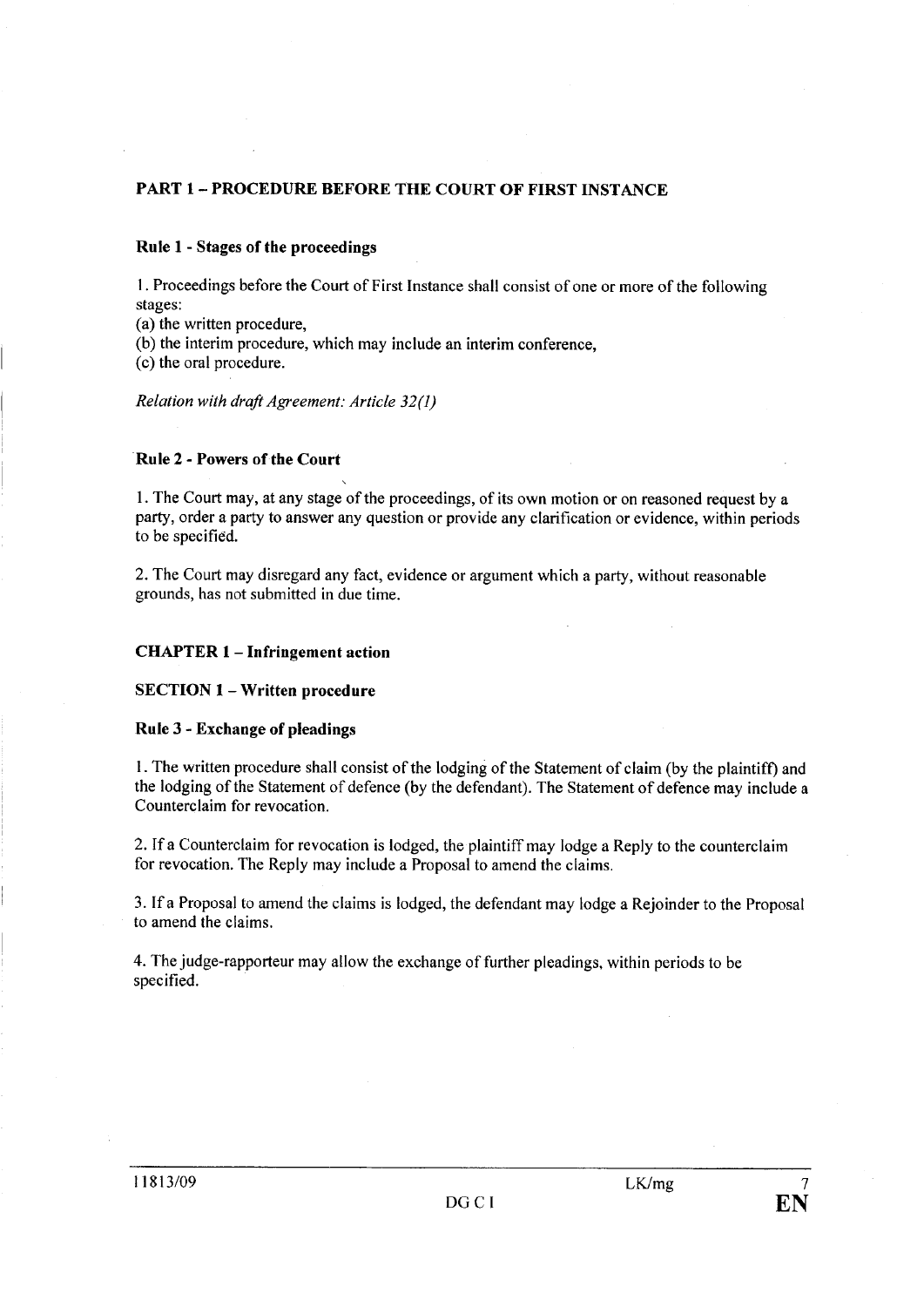## Rule 4 - Use of electronic means of communication

All pleadings shall be lodged at the Registry in electronic form, in accordance with the Practice Directions. Parties shall make use of the Forms available on-line.

Relation with draft Agreement: Article 25 draft Agreement

#### STATEMENT OF CLAIM

#### Rule 5 - Contents of Statement of claim

The Statement of claim shall contain:

(a) the name of the plaintiff and of the plaintiffs representative;

(b) the name of the party against whom the Statement of claim is made (the defendant);

(c) postal and electronic addresses for service on the defendant and on the plaintiff and the names of the persons authorised to accept service;

(d) an indication of the plaintiff's choice of a division, in accordance with Article  $15a(1)$  of the Agreement;

(e) the subject-matter of the proceedings, in particular the number of the patent concerned and, where applicable, information about any pending proceedings relating to that patent before the European Patent Office or before any national authority;

(f) the nature of the claim, the order or the remedy sought by the plaintiff;

 $(g)$  the facts relied on, in particular

- one or more examples of alleged infringements specifying the date and place of each,

- the identification of the patent claims alleged to be infringed;

(h) all written evidence relied on, including any affdavits, and where necessary an indication of the nature of any further evidence which wil be offered in support, including offers to produce witnesses and experts; and

(i) the arguments of law, which may include an explanation ofthe proposed claim interpretation.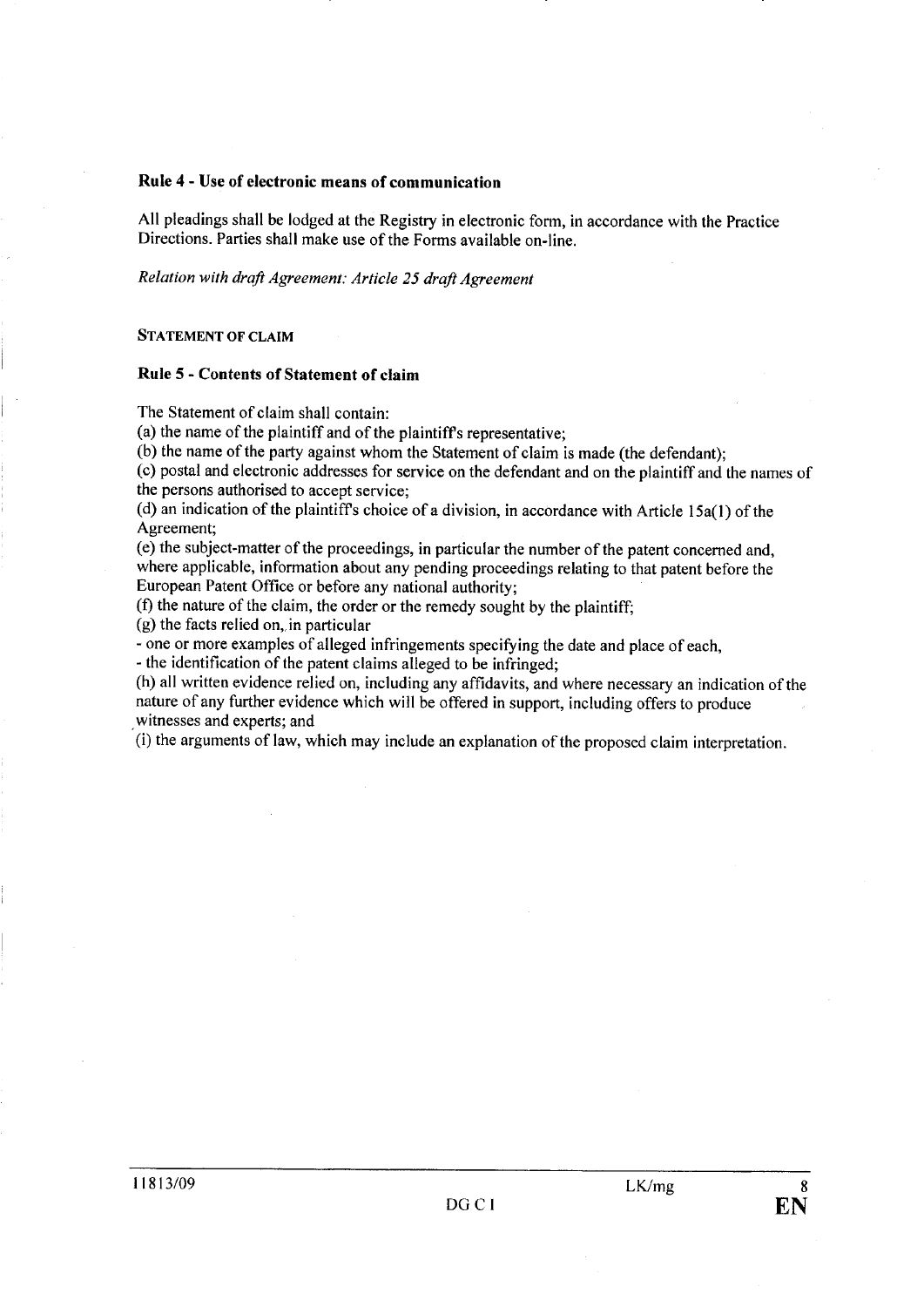## Rule 6 - Language of Statement of claim

I. The Statement of claim shall be drawn up

(a) in the language of the regional division or local division which the plaintiff has indicated in the Statement of claim that he has chosen pursuant to Rule  $5(d)$  or

(b) in the language in which the patent was granted, when the parties have agreed in accordance with Article 29, paragraph 3 of the Agreement, together with an appropriate evidence of such an agreement or

( c) in the language in which the patent was granted, when the plaintiff has indicated in the Statement of claim that he has chosen the Central Division pursuant to Rule  $5(d)$ .

2. The plaintiff may lodge together with the Statement of claim a translation of the Statement of claim in one of the official languages of the EPO.

Relation with draft Agreement: Article 29

Rule 7 - Fee for the infringement action

I. The plaintiff shall pay the fee for the infringement action. Proof of payment of the fee shall be provided together with the Statement of claim.

2. Without prejudice to a decision on an application for legal aid under Article 44 of the Agreement, the Statement of claim shall not be deemed to have been lodged until the fee has been paid.

Relation with draft Agreement: Articles 43, 44

Rule 8 - Examination as to formal requirements of the Statement of claim

I. The Registrar shall, within 5 days, examine whether the requirements of Rules 5(a), (b), (c) and (d),  $6(1)$  and  $7(1)$  have been complied with.

2. Ifthe plaintiff has not complied with the requirements referred to in paragraph I, the Registrar shall inform the President of the Court of First Instance who shall reject the infringement action as inadmissible. He may hear the plaintiff.

3. A decision to reject the infringement action as inadmissible shall be notified to the plaintiff.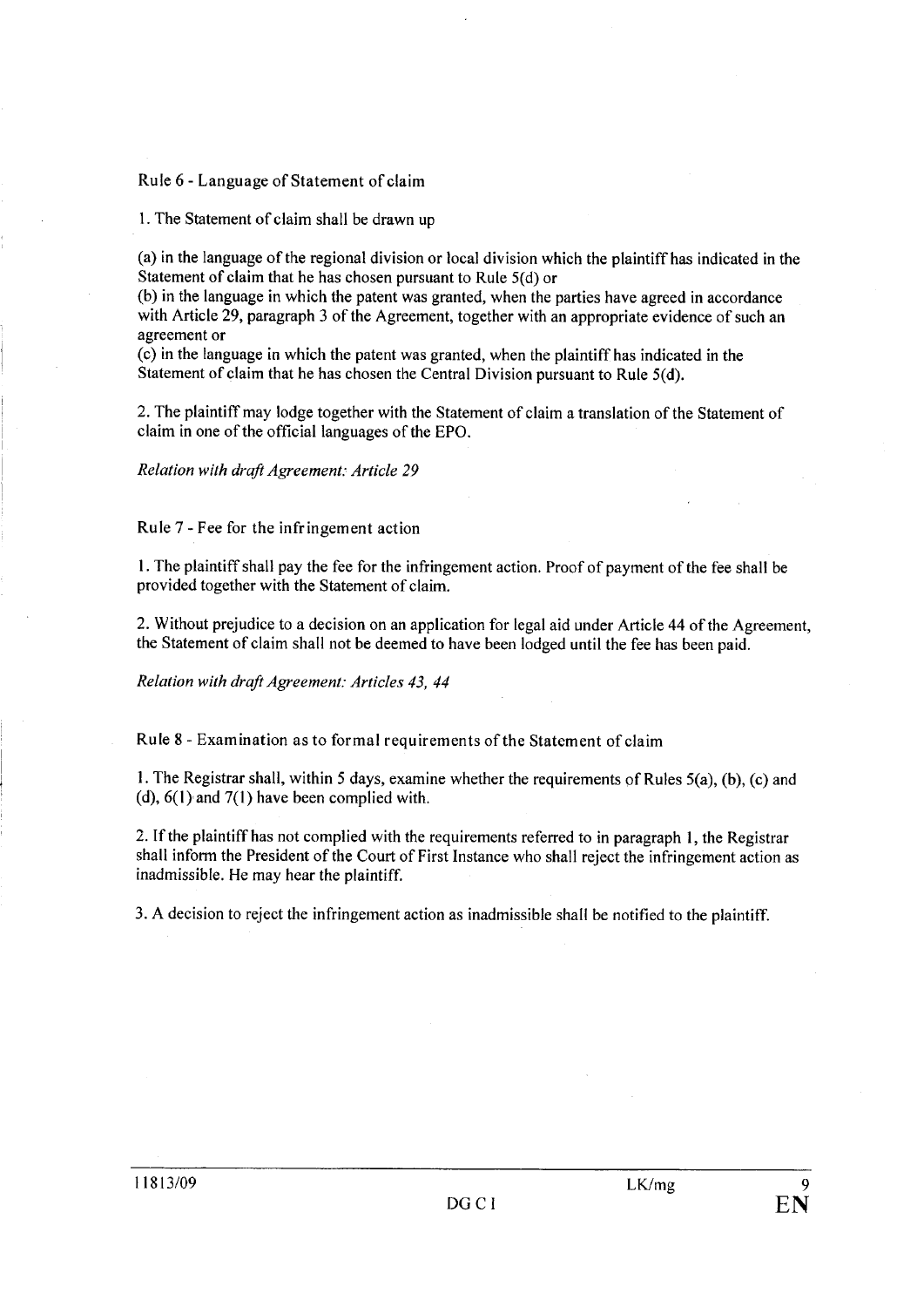## Rule 9 - Recording in the Register (Court of First Instance)

1. If the requirements referred to in Rule  $8(1)$  have been complied with, the Registrar shall immediately, in accordance with the Instructions to the Registrar,

(a) attribute a date of receipt to the Statement of claim and a case-number to the fie,

(b) record the file in the Register,

(c) notify the plaintiff of the case number and the date of receipt and

(d) inform the division chosen by the plaintiff pursuant to Rule 5(d) that a Statement of claim has been lodged.

2. The action shall be regarded as pending before the Court as from the date of receipt attributed to the Statement of claim.

Relation with draft Agreement: Articles 8 and 15a

## Rule 10 - Assignment of the case to a panel

(The President of) the Court of First Instance shall assign the case to a panel in accordance with the business distribution scheme published annually in accordance with the Practice Directions, designating one judge as judge-rapporteur.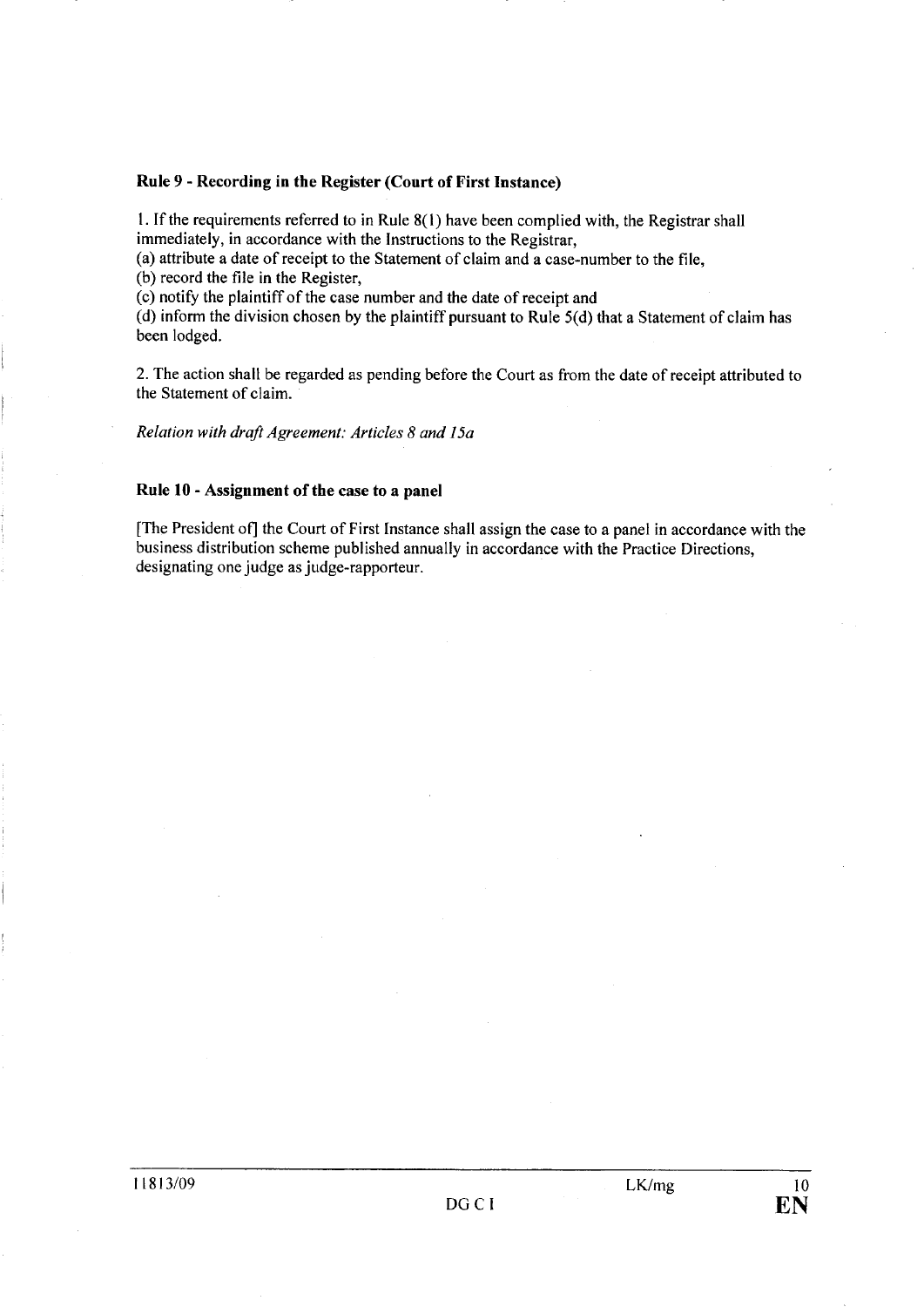## Rule 11 - Service of the Statement of claim on the defendant<sup>2</sup>

1. Immediately after the date of receipt has been attributed to the Statement of claim, the Registrar shall serve the Statement of claim on the defendant by means of electronic communication in accordance with the Practice Directions. The defendant shall be informed about the possibilty to lodge an Initial objection and a Statement of defence including a Counterclaim for revocation.

2. Where service by means of electronic communication cannot be effected, the Registry shall serve the Statement of claim on the defendant by:

(a) registered letter with advice of delivery, in accordance with the Practice Directions;

(b) fax, in accordance with the Practice Directions; or

(c) any method authorised by the Court under Rule <on Service of the Statement of claim by an alternative method or at an alternative place?

3. Service under paragraph 2(a) shall be effected at the following place:

(a) where the defendant is a company or other legal person: at its statutory seat, central administration, principal place of business or at any place within the Contracting States where the company or other legal person carries on its activities and which has a real connection with the claim;

(b) where the defendant is an individual: at his usual or last known residence.

<sup>2</sup> A general rule on service has been included in order to illustrate how service could be effected in the most straightforward cases. More detailed rules on service wil be included in a later draft.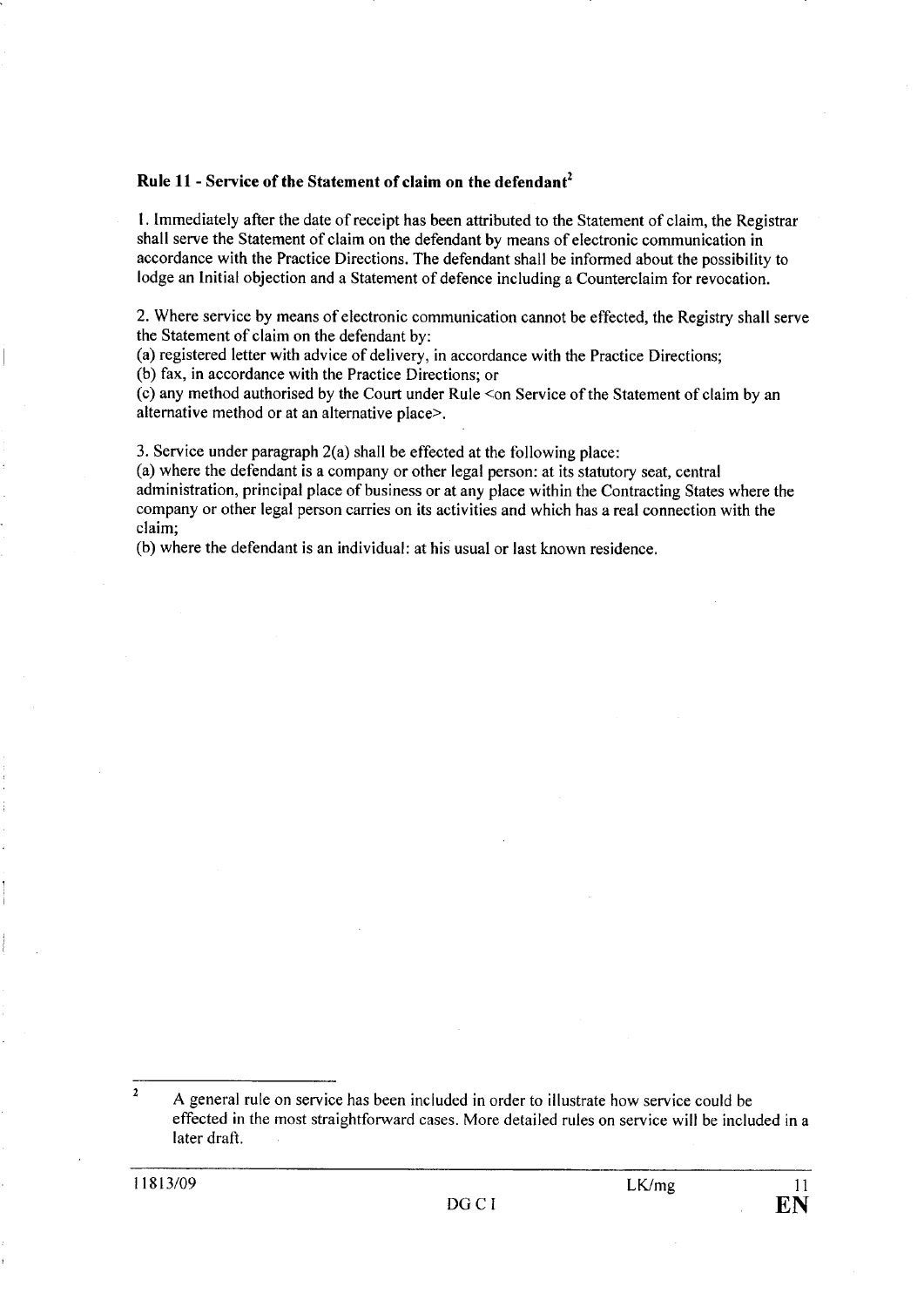#### PROCEDURE WHEN THE DEFENDANT RAISES AN INITIAL OBJECTION

## Rule 12 - Initial objection

I. At the latest together with the Statement of defence, the defendant may lodge an Initial objection regarding

(a) the contents of the Statement of claim;

(b) the language of the Statement of claim;

(c) the plaintiffs choice of a division pursuant to Rule 5(d); or

(d) the lack of jurisdiction of the Court.

2. An Initial objection shall be lodged in a separate written pleading setting out (a) the grounds upon which it is based,

(b) where appropriate, the facts and evidence on which it is based and

(c) the order sought by the defendant.

3. The Registrar shall

(a) serve the Initial objection on the plaintiff,

(b) invite him to comment within four weeks and

(c) inform the judge-rapporteur designated under Rule 10.

4. The period for lodging the Statement of defence under Rule i 5(1) shall not be affected by the lodging of an Initial objection, unless the judge-rapporteur decides otherwise.

## Rule 13 - Decision on Initial objection

L For the purposes of deciding as soon as possible on the Initial objection, the judge-rapporteur designated under Rule 10 may

(a) hear the parties;

(b) where appropriate, invite the plaintiffto correct, within a time period to be specified, any deficiency noted;

(c) convene an early hearing.

2. The judge-rapporteur shall present a report on the Initial objection to the panel to which the case has been assigned, as soon as possible after the expiry of the period of four weeks referred to in Rule 12(3)(b).

3. The panel shall decide on the Initial objection in accordance with Rule <on Decision in written proceedings>. The decision shall include instructions to the parties and to the Registrar concerning the next step in the proceedings.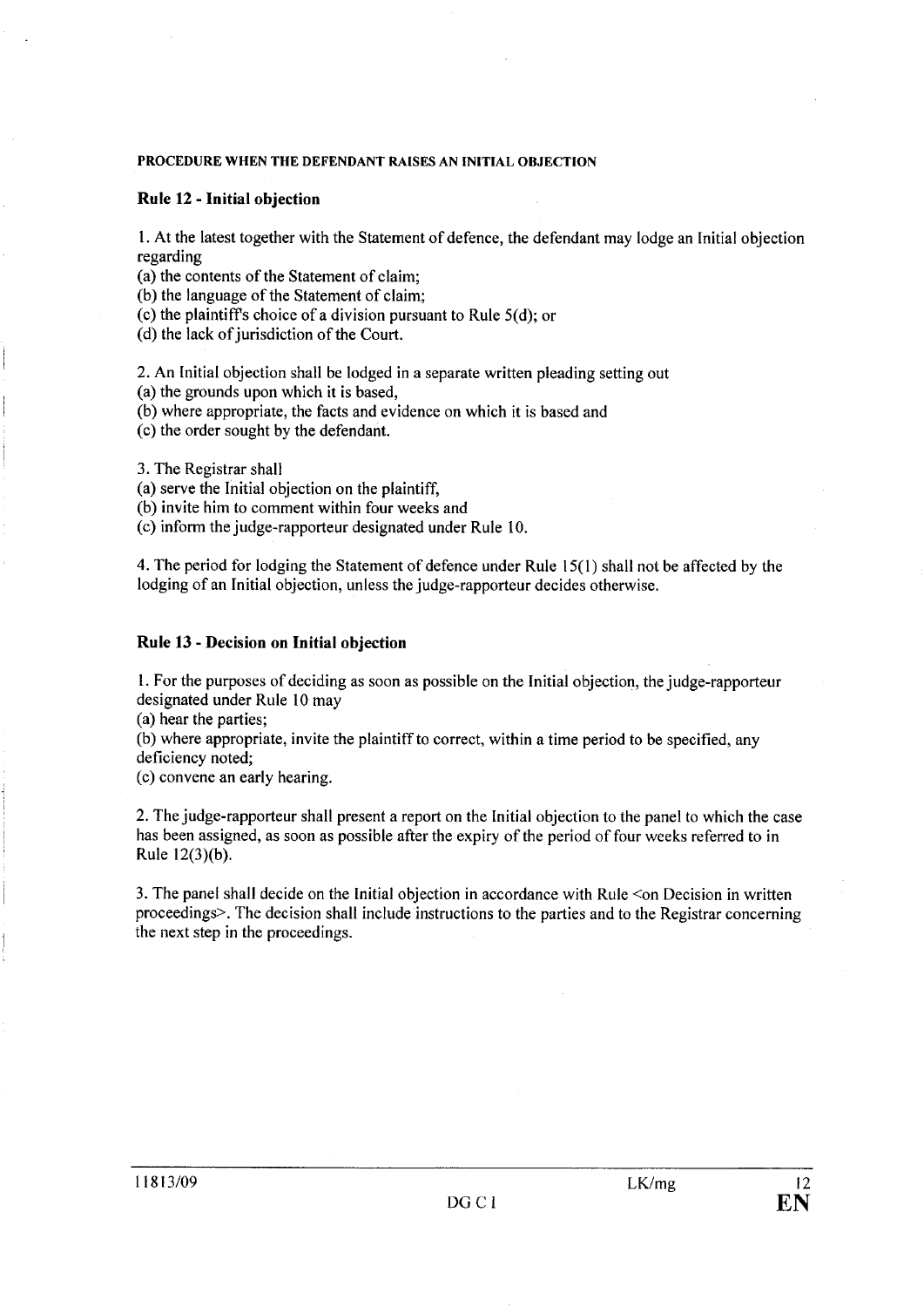## Rule 14 - Appeal against decision on Initial objection

I. An appeal against a decision on Initial objection may only be lodged together with an appeal against the final decision of the Court of First Instance, unless the Court of Appeal grants leave to appeaL.

2. If an appeal against a decision on Initial objection is lodged, proceedings at first instance may be stayed by the Court of Appeal on a reasoned request by a party.

#### STATEMENT OF DEFENCE

#### Rule 15 - Lodging of Statement of defence

1. The defendant shall lodge a Statement of defence within four months after service of the Statement of claim. The period may be extended by the judge-rapporteur on a reasoned request by the defendant.

2. The Statement of defence shall be lodged in the language of proceedings. Rule 6(2) shall apply mutatis mutandis.

## Rule 16 - Contents of Statement of defence

1. The Statement of defence shall contain:

(a) the name of the defendant and of the defendant's representative;

(b) postal and electronic addresses for service on the defendant and the names of the persons authorised to accept service, where different from the addresses and persons indicated by the plaintiff under Rule S(c);

(c) the case-number;

(d) an indication whether the defendant has lodged an Initial objection under Rule 12;

(e) the facts relied on, including any challenge to the facts relied on by the plaintiff;

(f) all written evidence relied on, including any affdavits, and where necessary an indication of the nature of any further evidence which will be offered in support, including offers to produce witnesses and experts; and

(g) the arguments of law, including

- the grounds why the infringement action should fail and,

- where appropriate, any challenge to the plaintiffs proposed claim interpretation.

2. The Statement of defence may include a Counterclaim for revocation of the patent alleged to be infringed. The Counterclaim for revocation shall contain:

(a) the form of order sought by the defendant (revocation, partial revocation);

(b) one or more grounds for revocation;

(c) submissions in accordance with paragraph  $1(e)$ , (f) and (g).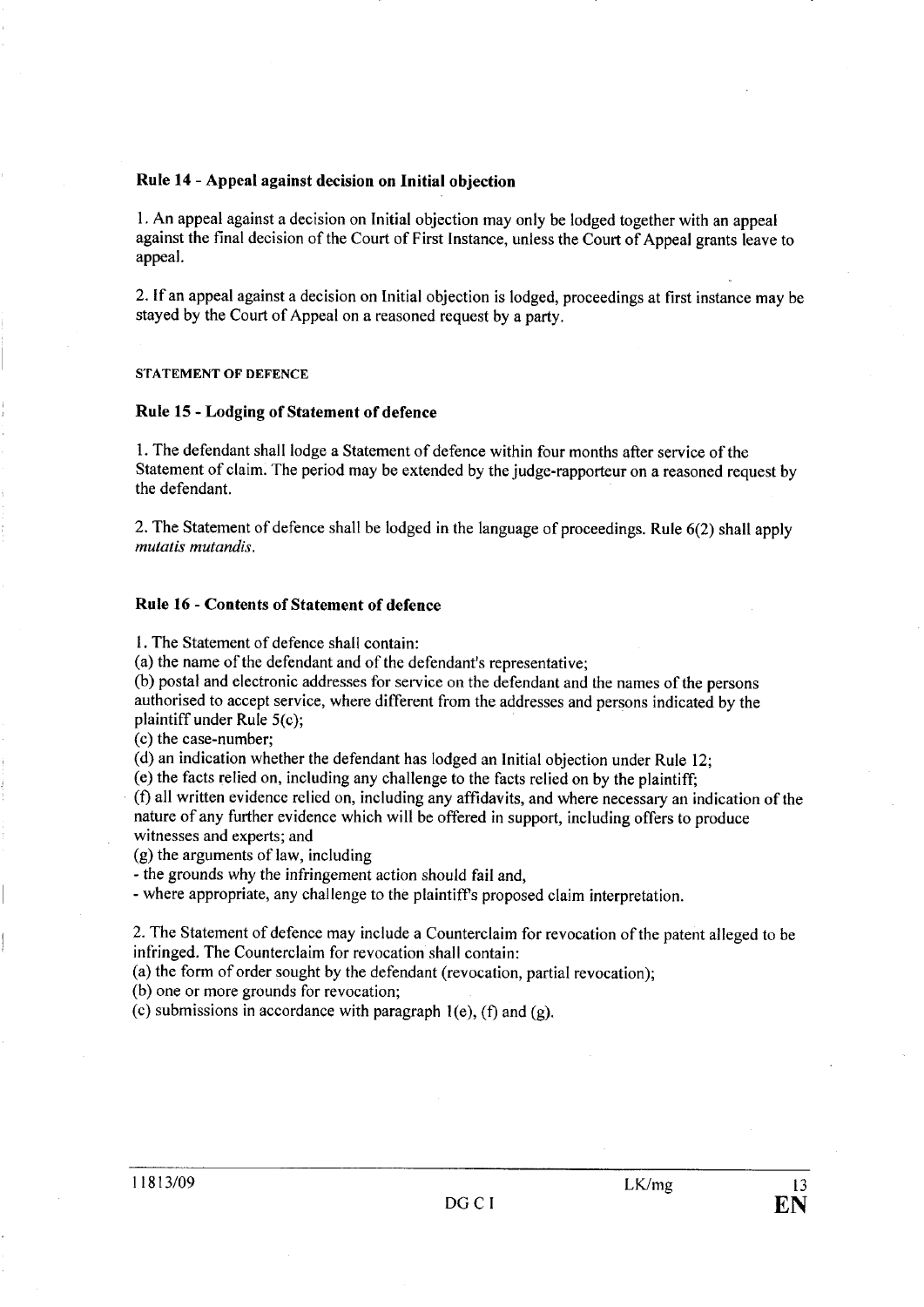#### Rule 17 . Fee for the Counterclaim for revocation

I. The defendant shall pay the fee for the Counterclaim for revocation. Proof of payment of the fee shall be provided together with the Statement of defence.

2. Without prejudice to a decision on an application for legal aid under Article 44 of the Agreement, the Counterclaim for revocation shall not be deemed to have been lodged until the fee has been paid.

#### Rule 18 - Service of the Statement of defence on the plaintiff

I. The Registrar shall serve the Statement of defence on the plaintiff.

2. Where the Statement of defence includes a Counterclaim for revocation, the Registrar shall inform the plaintiff about the possibility to lodge a Reply to the Counterclaim for revocation including a Proposal to amend the claims.

#### Rule 19 - Further schedule

I. At the latest two weeks after service of the Statement of defence, the judge-rapporteur shall, after consulting the parties and in accordance with the Practice Directions, set (a) a date, time and place for an interim conference and (b) a provisional date for the oral hearing.

2. On request by the parties, the judge-rapporteur may convene an early hearing, in accordance with the Practice Directions.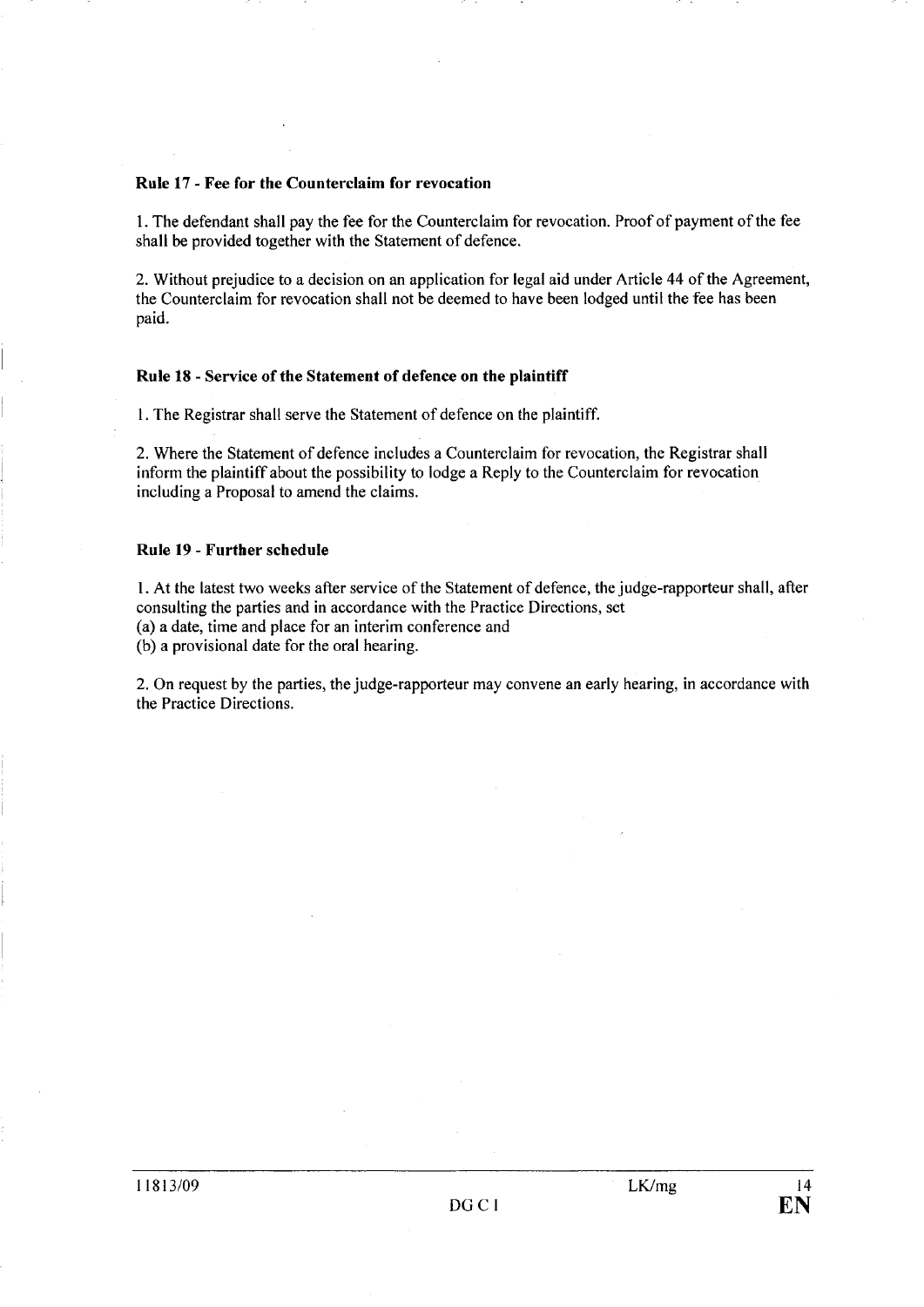## REPLY TO THE COUNTERCLAIM FOR REVOCATION AND PROPOSAL TO AMEND THE CLAIMS

## Rule 20 - Lodging of Reply to the counterclaim for revocation

I. Within two months after the service of a Statement of defence which includes a Counterclaim for revocation, the plaintiff may lodge a Reply to the counterclaim for revocation setting out the arguments and evidence why the defendant's allegations shall fail. The period may be extended by the judge-rapporteur on a reasoned request by the plaintiff.

2. The Reply to the counterclaim for revocation may include a Proposal to amend the claims in which the plaintiffs shall

(a) set out proposals for amending the claims of the patent in dispute;

(b) set out the grounds upon which the amendments are sought;

( c) indicate whether the proposals are definite or conditional; the amendments proposed, if conditional, must be reasonable in number in the circumstances of the case.

3. Any subsequent request tor amendment of the claims may only be submitted with the leave of the Court.

#### Rule 21 - Service of the Reply to the counterclaim for revocation on the defendant

The Registrar shall serve the Reply to the Counterclaim for revocation as well as any Proposal to amend the claims on the defendant. Where the Reply to the Counterclaim for revocation includes a Proposal to amend the claims, the defendant shall be informed about the possibility to lodge a Rejoinder to the proposal to amend the claims.

## REJOINDER TO THE PROPOSAL TO AMEND THE CLAIMS

## Rule 22 - Lodging of Rejoinder to the proposal to amend the claims

I. Within two months of the serv ice of a Proposal to amend the claims, the defendant may lodge a Rejoinder to the proposal to amend the claims. The period may be extended by the judge-rapporteur on a reasoned request by the defendant.

2. The Rejoinder to the proposal to amend the claims shall set out the grounds upon which the defendant believes all or some of the amendments proposed are not allowable or the grounds upon which the claims as amended remain invalid.

#### Rule 23 - Service of the Rejoinder to Proposal to amend the claims on the plaintiff

The Registrar shall serve the Rejoinder to the proposal to amend the claims on the plaintiff.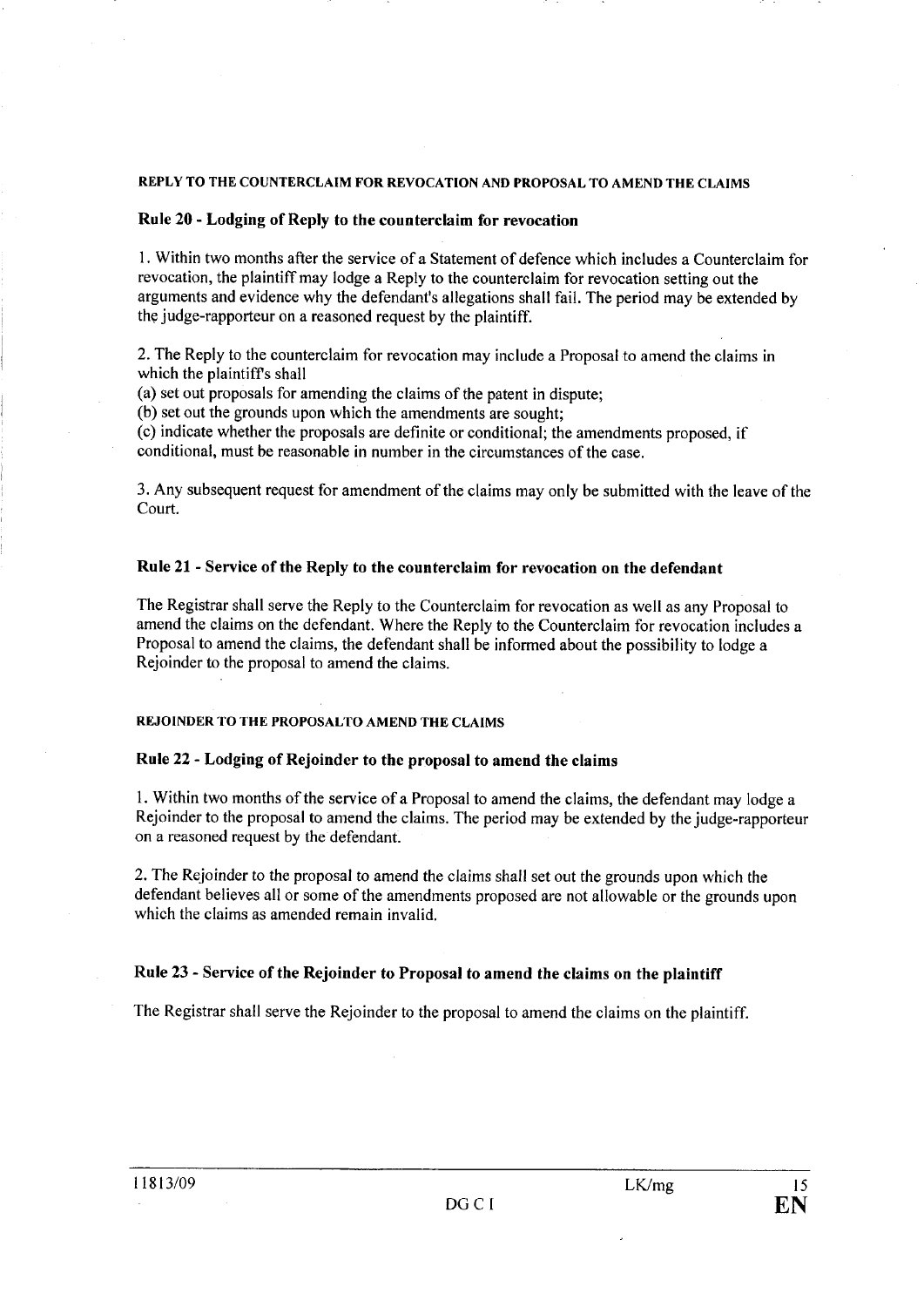## SECTION 2 - Interim procedure

## Rule 24 - Stages of the interim procedure

The interim procedure may consist of

- an interim conference of the parties,

- other exchanges of pleadings that the judge-rapporteur deems necessary and

- the preparation for the oral hearing.

Relation with draft Agreement: Article 32(2)

#### Rule 25 - Role of judge-rapporteur (Case management)

During the interim procedure, the judge-rapporteur shall (a) have all authority to ensure fair, orderly and efficient proceedings; (b) conduct the interim conference; (c) make all necessary preparations for the oral hearing.

Relation with draft Agreement: Article 24

#### Rule 26 - Referral to panel

1. The judge-rapporteur may refer any matter to the panel for decision.

2. Any party may request that a decision or order of the judge-rapporteur be referred to the panel for an early review. Pending review, the decision or order of the judge-rapporteur shall be effective.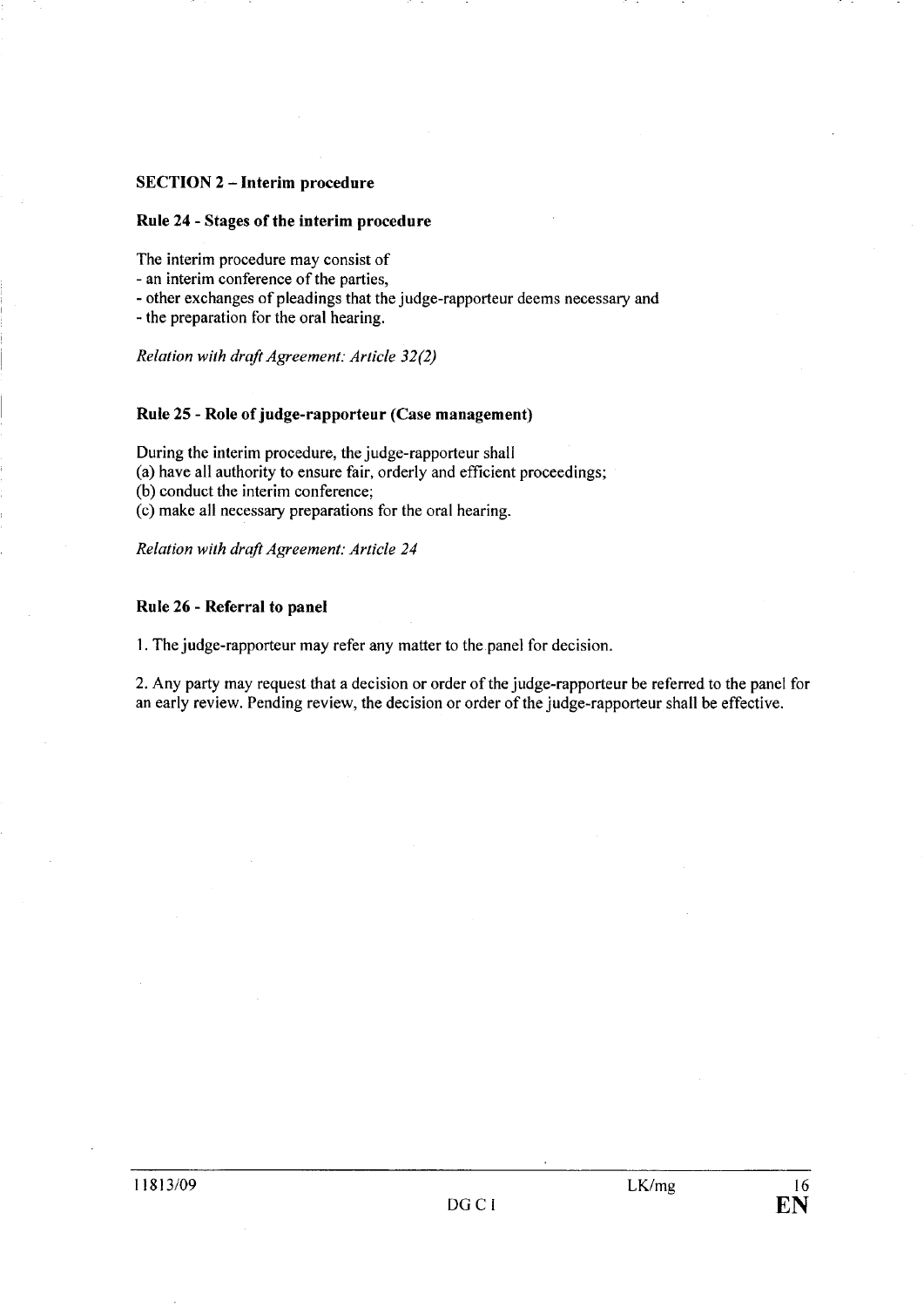#### INTERIM CONFERENCE

## Rule 27 - Aim of interim conference

The interim conference shall enable the judge-rapporteur to

(a) identify main issues and determine which relevant facts are in dispute,

(b) where necessary, clarify the position of the parties as regards those issues and facts,

(c) establish a schedule for the further progress of the proceedings,

(d) explore with the parties the possibilities to settle the dispute or to make use of the facilties of the Patent Mediation and Arbitration Centre,

(e) where necessary, issue orders regarding experiments, inspections or production of documents or appoint experts,

(t) where appropriate, hold preparatory discussions with witnesses and experts with a view to properly prepare for the oral hearing,

(g) make any other decision or order as he deems necessary for the preparation of the oral hearing.

Relation with draft Agreement: Articles 17(3) and 32(2)

#### Rule 28 - Preparation for interim conference

Before the interim conference, the judge-rapporteur may order the parties to

(a) provide further clarification on specific points,

(b) produce evidence,

(c) answer specific questions or

(d) lodge specific documents.

## Rule 29 - Telephone conference and video conference

i. The interim conference shall be held by telephone conference or by video conference.

2. On request by a party and subject to the approval of the judge-rapporteur, the interim conference may be held in Court.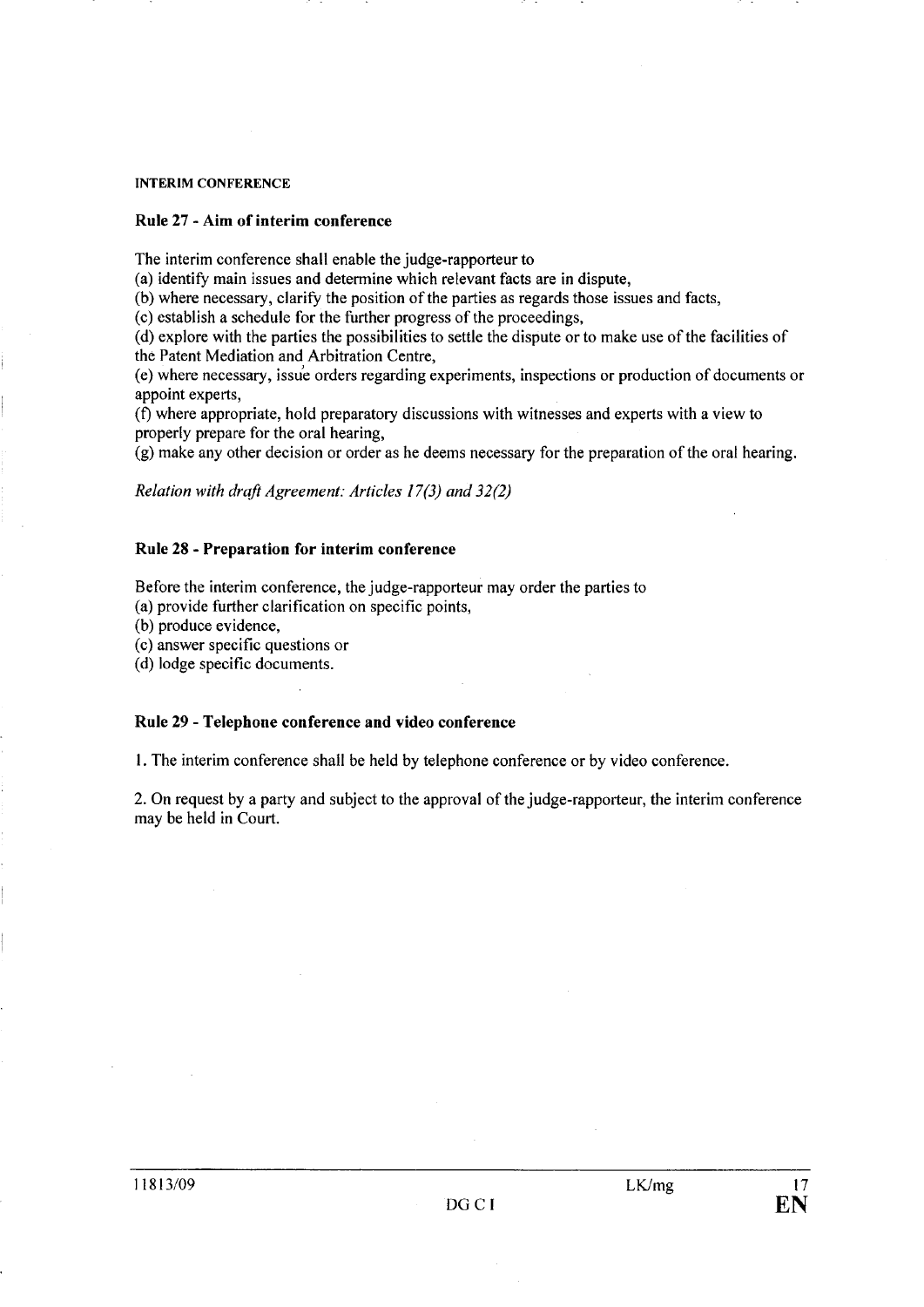## Rule 30 - Recording of the interim conference

I. The interim conference shall be (audio 1 video) recorded, in accordance with the Practice Directions. The recording shall be made publicly available after the hearing, subject to paragraph 3.

2. An audience sheet shall be drawn up by the Registrar following instructions from the judgerapporteur. It shall contain particulars of the persons attending the interim conference.

3. After hearing the parties, the judge-rapporteur may order that the recording or parts thereof be kept confidential in the interest of

- the parties or other affected persons,

- public security,

- justice or public order.

Relation with draft Agreement: Articles 25, 26

## Rule 31 - Settlement

I. If the judge-rapporteur is of the opinion that the dispute is suitable for a settlement, he may [without compromising his judicial position] propose that the parties make use of the facilities of the Patent Mediation and Arbitration centre in order to settle the dispute.

2. No opinion expressed, suggestion made, proposal put forward, concession made or document drawn up for the purposes of settlement may be relied on as evidence by the Court or the parties in proceedings before the Court.

Relation with draft Agreement: Articles 17(3) and 52

## Rule 32 - Date for the oral hearing

The judge-rapporteur shall, after consulting the panel and the parties, confirm the date for the oral hearing provisionally set under Rule 19.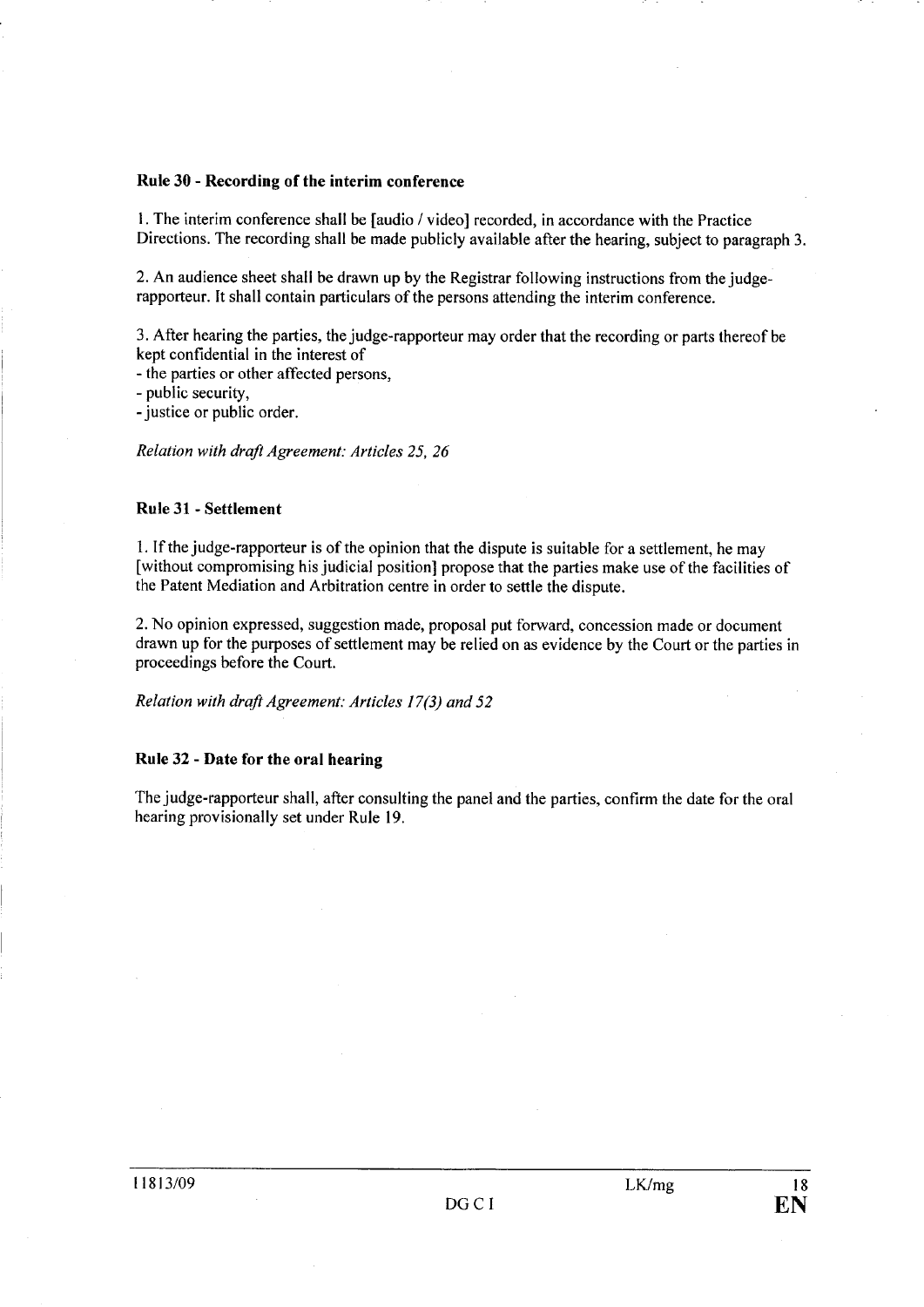## PREPARATION FOR THE ORAL HEARING

#### Rule 33 - Further instruction

I. After the interim conference, the judge-rapporteur shall examine whether the state of preparation of the fie is adequate, including where appropriate ensure that

(a) the parties have provided all necessary documents and complied with orders made and (b) the evidence offered is as complete as necessary for the efficient conduct of the oral hearing.

2. The judge-rapporteur shall set the dates and periods for any further procedural steps as soon as possible, including where appropriate set a date within which the parties may lodge final written submissions in preparation for the oral hearing.

#### Rule 34 - Summons to the oral hearing

The judge-rapporteur shall summon the parties to the oral hearing, in accordance with the Practice Directions. At least one month's notice of the summons shall be given, unless the parties agree to a shorter period.

## Rule 35 - Closure of the interim procedure in view of the oral hearing

I. As soon as the judge-rapporteur decides that the interim procedure is completed, he shall inform the presiding judge and the parties that the debate is declared closed in view of the oral hearing.

2. The presiding judge shall take over the management of the case.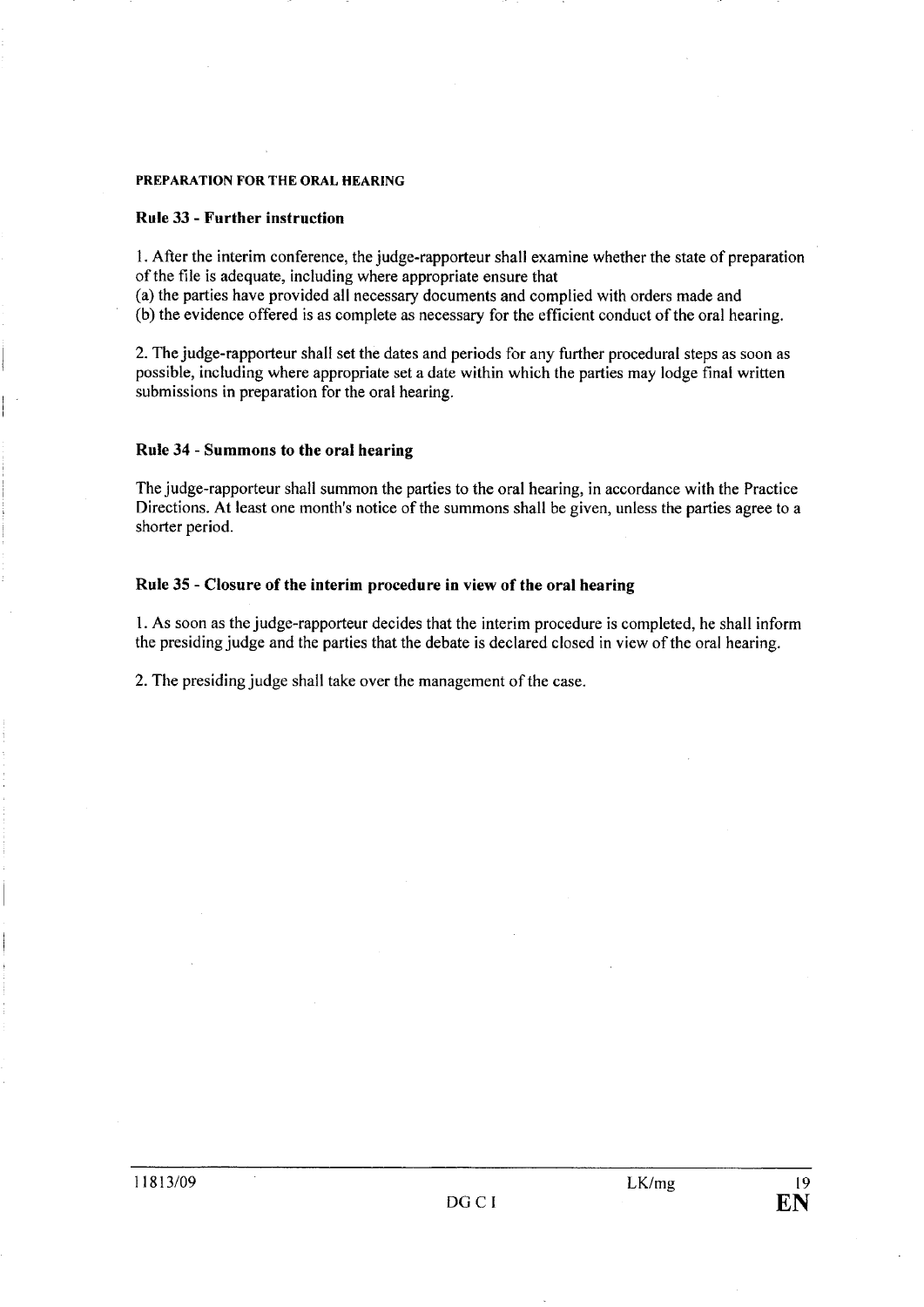## SECTION 3 - Oral procedure

## Rule 36 - Role of presiding judge (Case management)

During the oral procedure, the presiding judge shall

(a) have all authority to ensure fair, orderly and efficient proceedings;

(b) ensure that the case is ready for decision at the end of the oral hearing.

#### Rule 37 - Conduct of the oral hearing

I. The oral hearing shall be held before the panel and shall be opened, directed and closed by the presiding judge.

2. The presiding judge and each of the judges may in the course of the oral hearing put questions to the parties, to the parties' representatives and to any witness or expert.

3. The oral hearing shall consist of

(a) the hearing of the submissions of the parties' representatives,

(b) if necessary and under the control of the presiding judge, the hearing of witnesses and experts, including questioning of the other party's witnesses and experts.

Relation with draft Agreement: Article 33(I)(a)

## Rule 38 - Duration of the oral hearing

1. Without prejudice to the principle of proportionality, the presiding judge shall endeavour to complete the oral hearing within one day. The presiding judge may set time limits for argument in advance of the oral hearing in accordance with the Practice Directions.

2. Oral testimony at the oral hearing shall be limited to issues identified by the judge-rapporteur or the presiding judge as having to be decided by oral evidence.

3. The presiding judge may, after consulting the panel, limit the oral submission of a representative if the panel is sufficiently informed.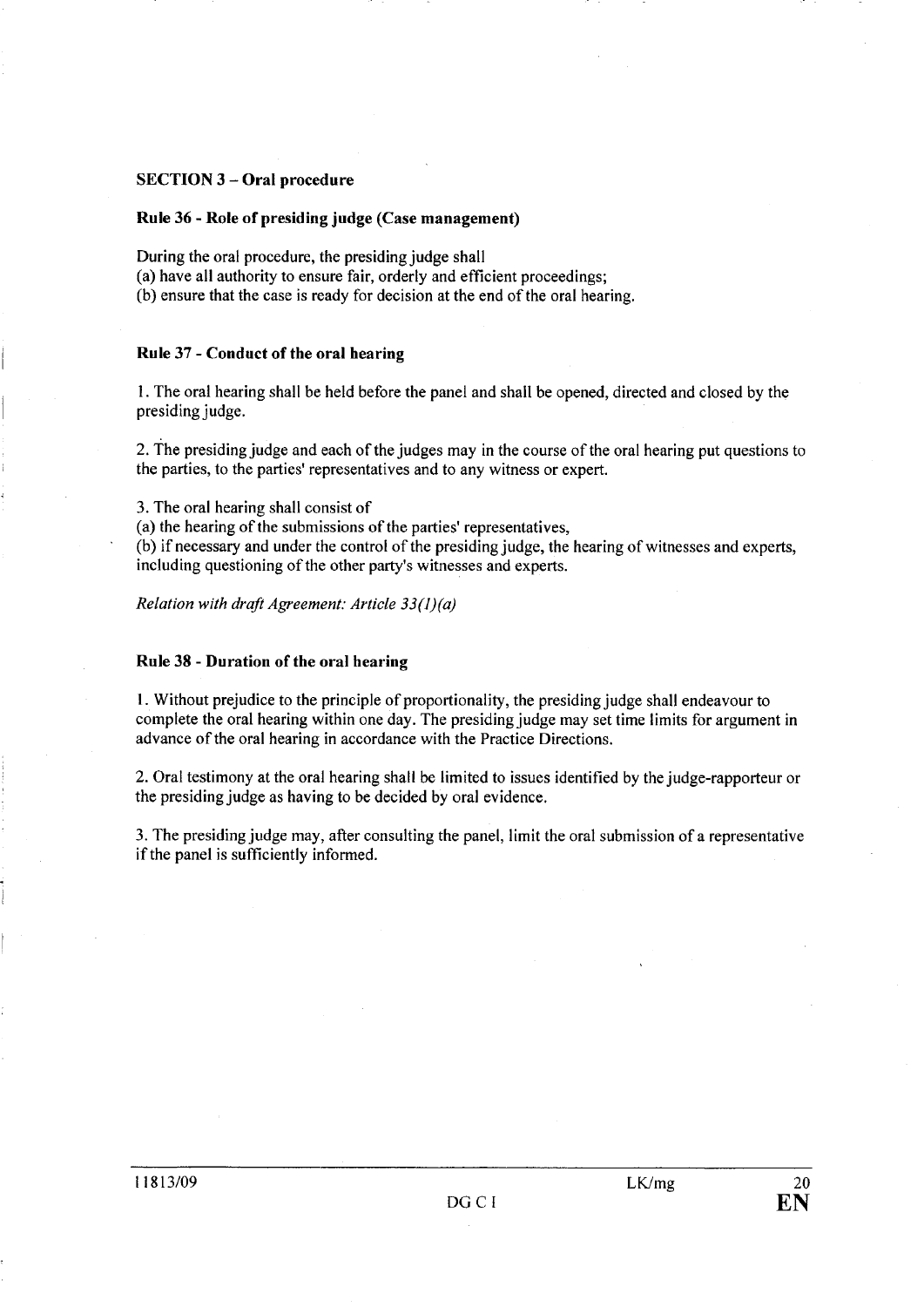## Rule 39 - Adjournment where the Court considers that further evidence is required

In exceptional cases, the Court may, after hearing the oral argument of the parties, decide to adjourn proceedings and call for further evidence.

## Rule 40 - Recording of the oral hearing

I. The oral hearing shall be recorded, in accordance with the Practice Directions.

2. Rule 30 shall apply mutatis mutandis.

Relation with draft Agreement: Article 26

## Rule 41 - Absence of a party from the oral hearing

1. Any party which does not wish to be present at the oral hearing shall inform the Registry in good time. Where both parties have informed the Registry that they do not wish to be present at the hearing, the presiding judge may decide to close the case in accordance with Rule <on Decision in written proceedings>.

2. The Court shall not be obliged to delay any step in the procedure, including its decision, by reason only of the absence of a party from the oral hearing.

3. A party absent from the oral hearing shall be treated as relying only on its written case and not wishing to contradict any new statements of fact that the other party may be allowed to make at the oral hearing.

4. If due to an exceptional occurrence a party is prevented from attending the oral hearing, it shall immediately inform the Registry. The Court shall decide whether adjournment of the oral hearing is justified.

## Rule 42 - Decision

The decision of the Court shall be given in writing as soon as possible after the closure of the oral hearing. The Court shall endeavour to give its decision in writing within six weeks of the oral hearing.

Relation with draft Agreement: Article 50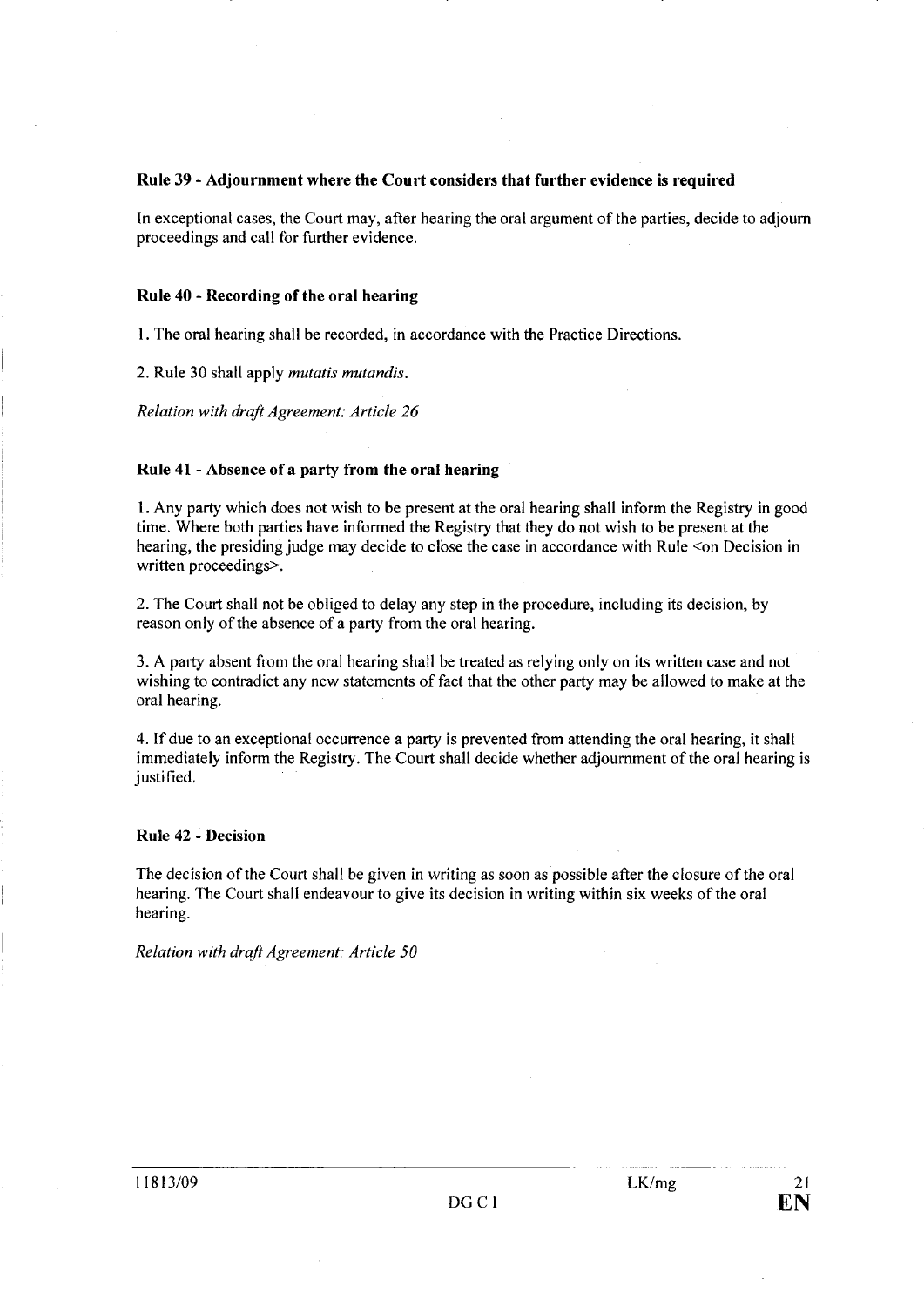## Provisional table of contents of Part 1, Chapters 2 and 3, and of Parts 2 to 6

## PART 1, Chapter 2 - Revocation action

Rule on exchange of pleadings Rule on lodging the Statement for invalidity Rule on examination as of the formal requirements of the Statement for invalidity Rule on lodging of Defence to invalidity Rule on lodging of Counterclaim for infringement Rule on Reply to counterclaim for infringement Rule on revocation or amendment of the patent Rule on information to the European Patent Office concerning decisions Rule on publication in the European Patent Bulletin of the new patent specification

#### Chapter 3 - Other actions pursuant to Article 15 of the Agreement

## PART 2 - EVIDENCE

#### Chapter 1- General provisions

Rule on offering evidence Rule on written evidence Rule on order to produce evidence

#### Chapter 2 - Witnesses

Rule on witness statements Rule on summoning of witnesses for hearing Rule on hearing of witnesses Rule on duties of witnesses Rule on indemnification of witnesses

#### Chapter 3 - Experts

Rule on appointment of court experts Rule on duties of court experts Rule on expert evidence provided by the parties

#### Chapter 4 - Other evidence

Rule on inspection Rule on experiments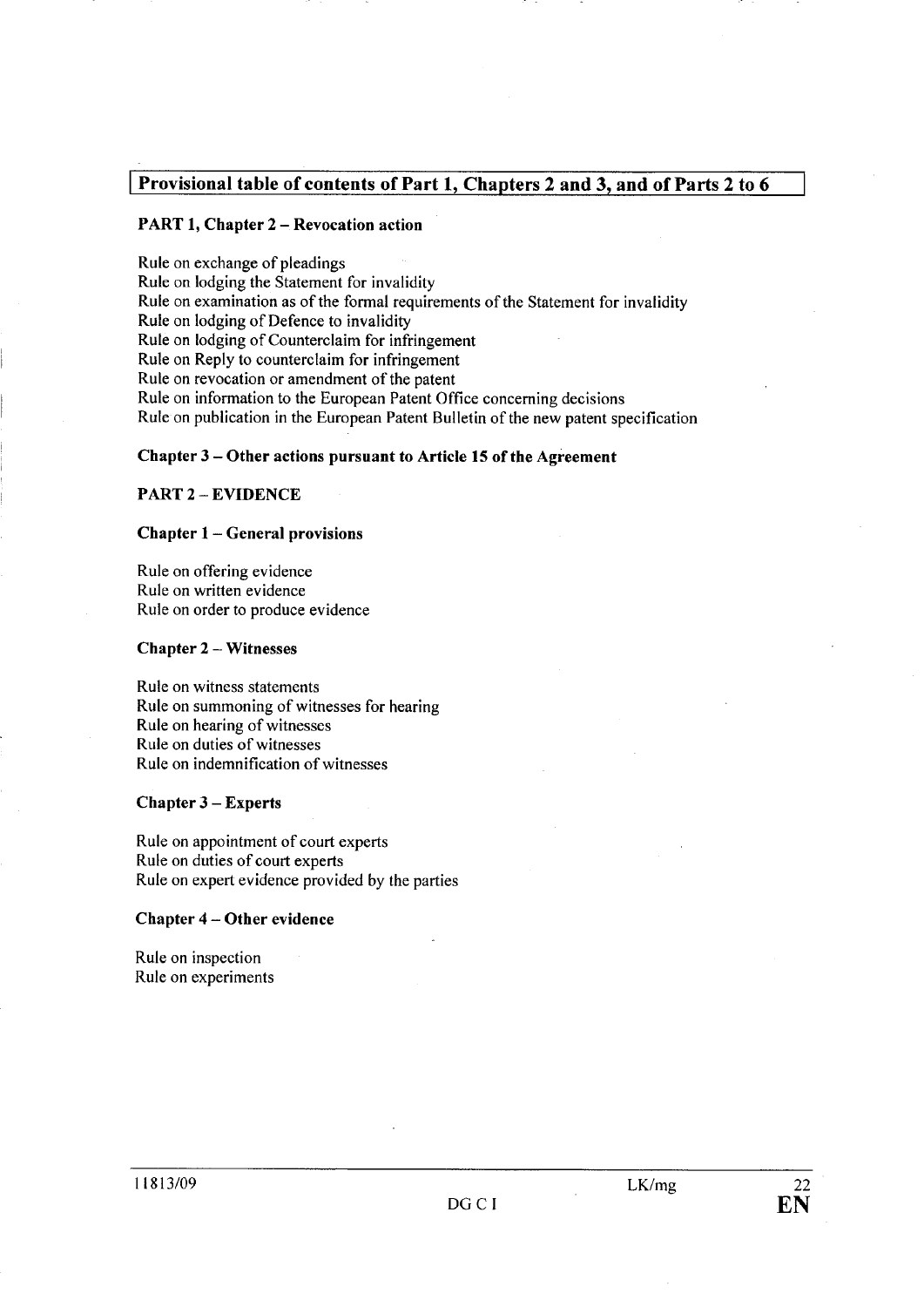## PART 3 - PROVISIONAL AND PROTECTIVE MEASURES

## Chapter 1 - General provisions

Rule on application for provisional or protective measures Rule on appointment of a single judge Rule on decision on provisional or protective measures

## Chapter 2 - Provisional measures (mainly injunctions)

Rule on application for provisional measures Rule on duties of the Court Rule on convening oral hearing Rule on oral hearing Rule on decision on provisional measures

## Chapter 3 - Protective measures (saisie)

Rule on application for protective measures Rule on duties of the Court Rule on decision on protective measures Rule on enforcing protective measures

## PART 4 - PROCEDURE FOR THE AWARD OF DAMAGES

Rule on separate proceedings for award of damages Rule on commencement of proceedings for award of damages

## Chapter 1 - Statement of claim for damages

Rule on contents of statement of claim for damages Rule on reply of the infringer Rule on defence to the statement of claim for damages Rule of further procedure (Statement of claim for damages)

## Chapter 2 - Request to lay open books

Rule on contents of request to lay open books Rule on reply of the infringer Rule on defence to the request to lay open books Rule of further procedure (request to lay open books) Rule on decision of request to lay open book

## Chapter 3 - Publication of orders relating to damages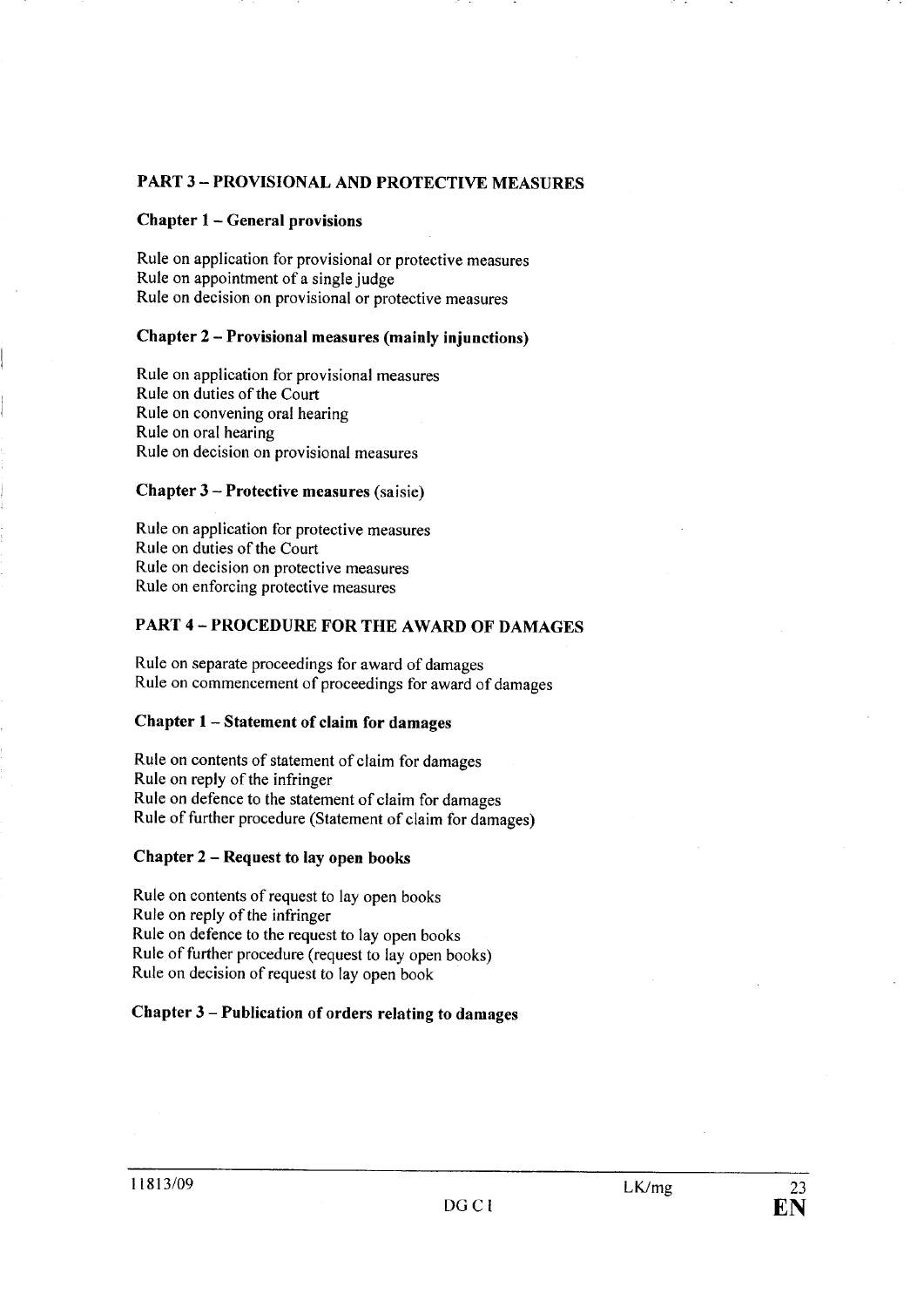## PART 5- PROCEDURE BEFORE THE COURT OF APPEAL

#### Chapter 1 - General provisions

Rule on appealable decisions Rule on application for leave to appeal Rule on subject-matter of proceedings before the Court of Appeal

## Chapter 2 - Written procedure

## Section 1- Statement of appeal

Rule on lodging of Statement of appeal Rule on contents of Statement of appeal Rule on grounds of appeal Rule on fee for the appeal Rule on examination as to formal requirements of the Statement of appeal Rule on correction of deficiencies in the statement of appeal Rule on recording in the Register (Court of Appeal) Rule on assignment of appeal fie to a panel Rule on translation of fie Rule on preliminary examination of the grounds of appeal Rule on challenge to decision to reject an appeal as inadmissible Rule on service of the statement of appeal on the respondent

#### Section 2 - Statement of response

Rule on Statement of response Rule on contents of Statement of response Rule on Statement of cross-appeal Rule on service of the Statement of response on the appellant Rule on further schedule

## Section 3 - Reply to the Statement of cross-appeal

Rule on Reply to the statement of cross-appeal Rule on service of the Reply to the statement of cross-appeal on the respondent

## Chapter 3 - Interim procedure

#### Chapter 4 - Oral procedure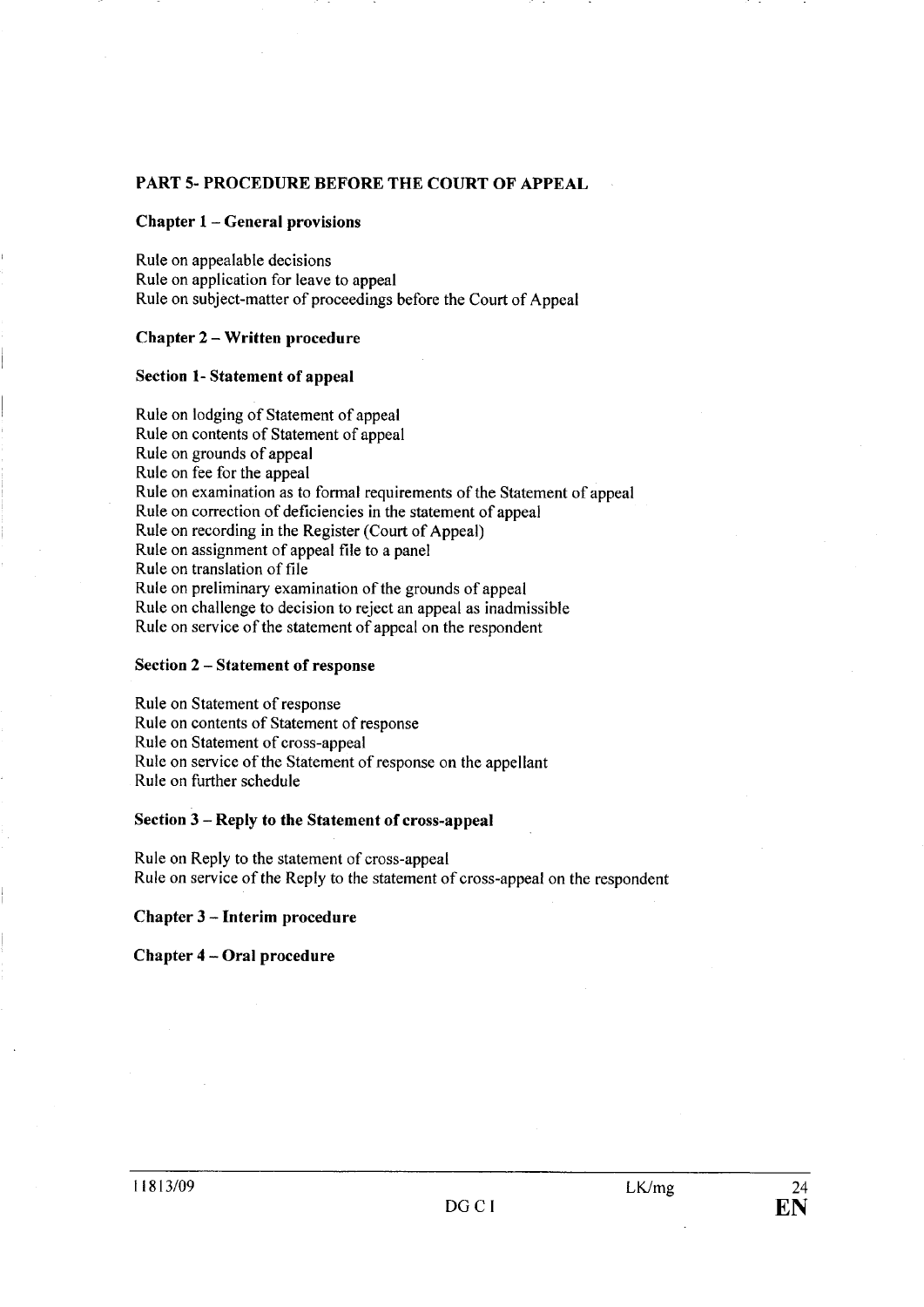#### Chapter 5 - Decisions and effect of decisions

Rule on decision of the Court of Appeal Rule on referral back

## Chapter 6- Procedure for request for rehearing

Rule on lodging of request for rehearing Rule on contents of request for rehearing Rule on definition of fundamental procedural defects Rule on obligation to raise objections Rule on definition of criminal offence Rule on suspensive effect Rule on examination as to formal requirements of the request for rehearing Rule on assignment of request for rehearing to a panel Rule on examination of the request for rehearing

## PART 6 - GENERAL PROVISIONS

#### Chapter 1 - General procedural provisions

Rule on lodging of pleadings Rule on access to documents Rule on leave to change claim or amend case Rule on withdrawal Rule on decision in written proceedings

## Chapter 2 - Rights and obligations of the parties' representatives

Rule on powers of attorney Rule on certificate that representative is authorised to practice before the Court Rule on attorney-client privilege Rule on privileges, immunities and facilities Rule on powers of Court as regards representatives Rule on exclusion from the proceedings Rule on change of a representative Rule on death or bankruptcy of representative

#### Chapter 3 - Stay of proceedings

Rule on stay of proceedings Rule on duration and effects of a stay of proceedings Rule on resumption of proceedings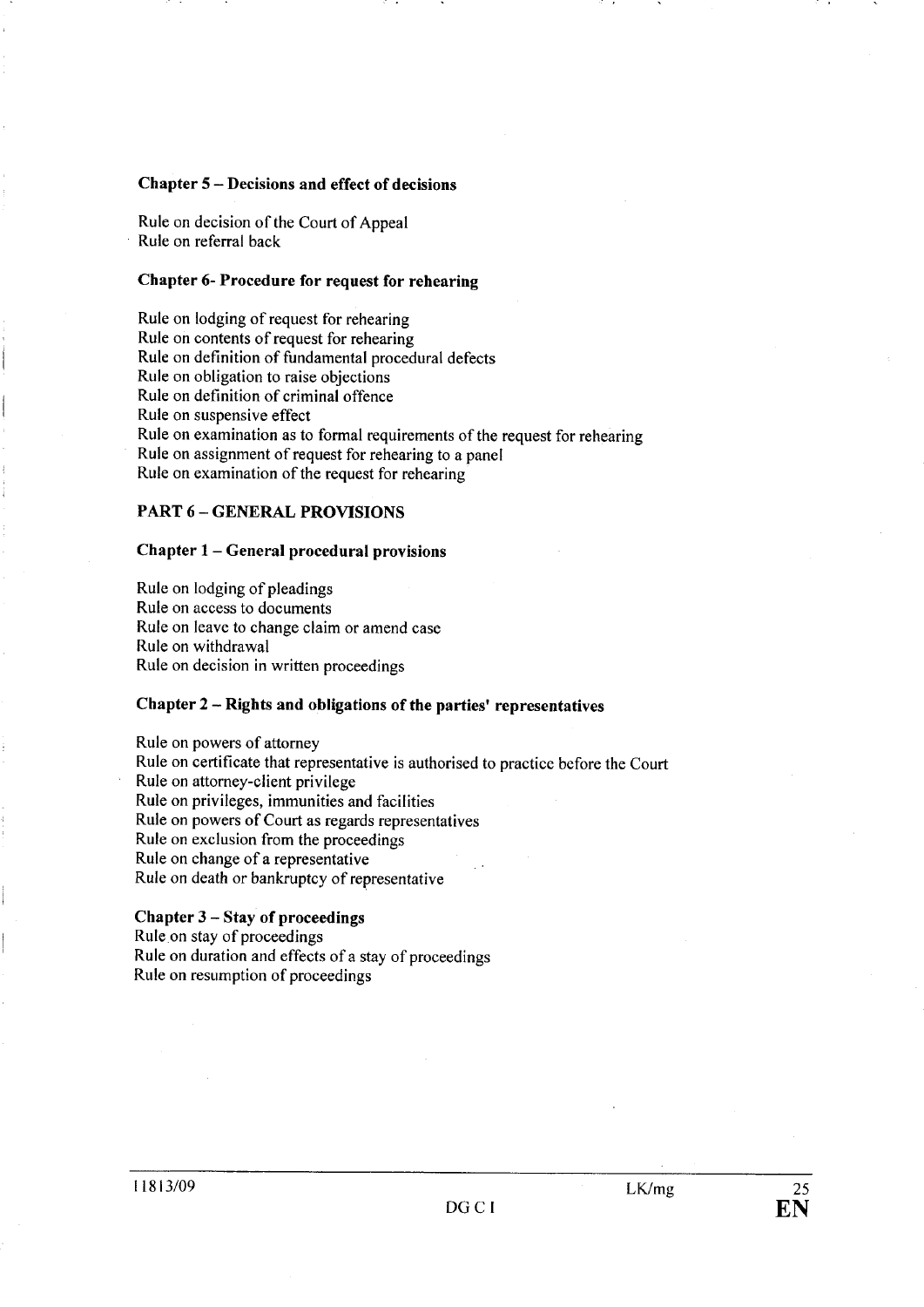### Chapter 4 - Periods

Rule on calculation of periods Rule on extension and shortening of periods

## Chapter 5 - Parties to proceedings

## Section 1 - Plurality of parties

Rule on plurality of plaintiffs Rule on plurality of defendants Rule on Court fees in case of plurality of parties

#### Section 2 – Change in parties

Rule on change in parties Rule on application for change in parties Rule on consequences for the proceedings

## Section 3 - Death, demise or insolvency of a party

Rule on death or demise of a part Rule on insolvency of a party

## Section 4 - Transfer of patent

Rule on transfer of the patent during proceedings

### Section 5 - Intervention

Rule on application to intervene Rule on order on application to intervene Rule on statement in intervention Rule on invitation to intervene Rule on appeal against an order on the application to intervene Rule of intervener's right to appeal

#### Section 6 – Removing or substituting a party

Rule on application for removing a party from the proceedings Rule on contents of application for removing a party Rule on grounds for removing a party Rule on power of the Court to order proceedings to be continued as separate proceedings Rule on application for substitution of a part Rule on appeal against an order to remove or substitute a party